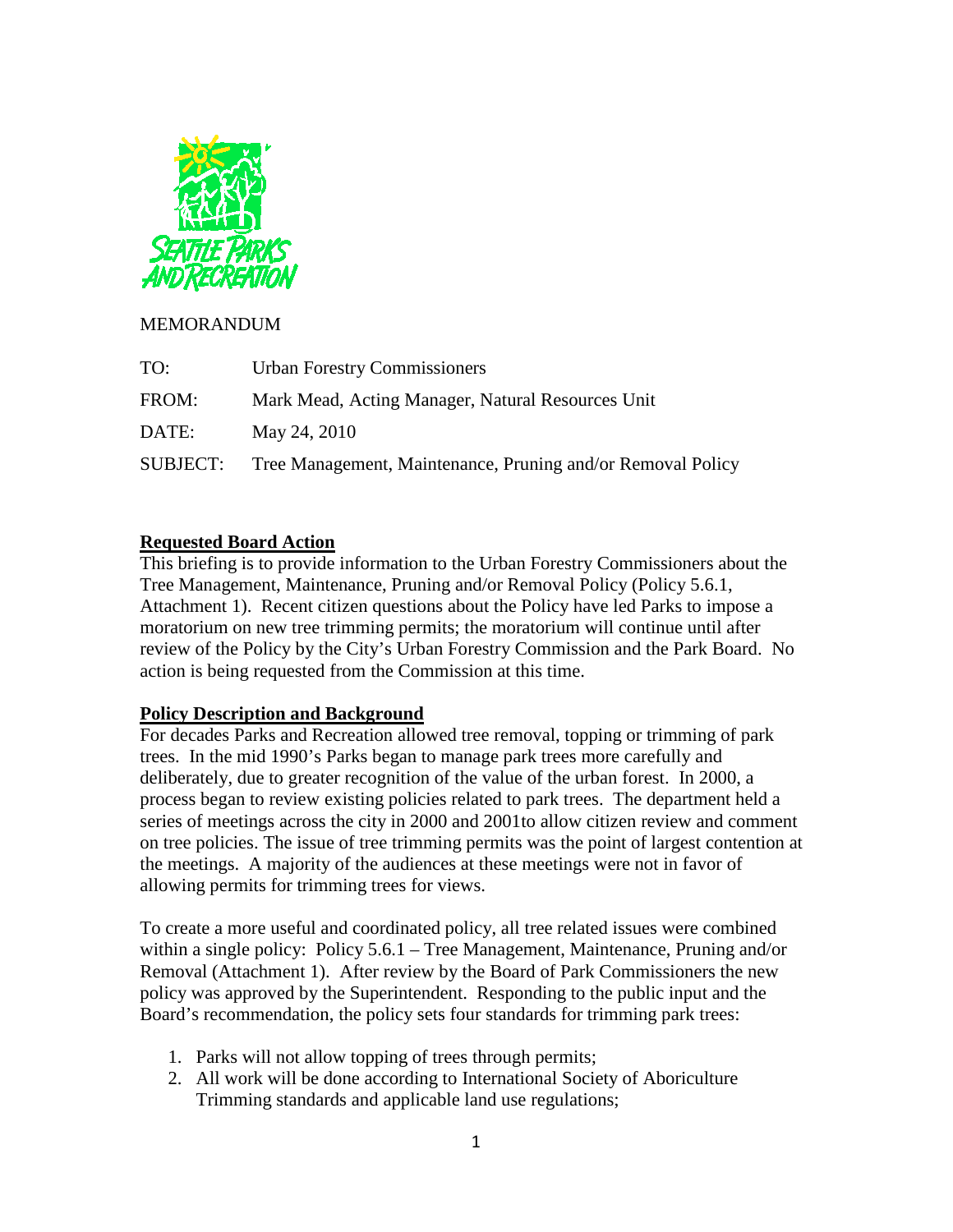- 3. All work will provide public benefit to Parks resources; and
- 4. No tree will be removed for private view enhancement.

Regarding the requirement that there be a public benefit for tree trimming to be allowed, Parks has required some invasive species removal and the planting of a limited number of native understory plants in the immediate area of the trees trimmed to as public benefit. This specific benefit is described in a Vegetation Management Agreement that is part of the permitting package signed by the applicant for the tree trimming permit and the contractor performing the work. In cases where the permit requires planting and management of the site for several years, an escrow account is set up with the appropriate amount to be paid to the contractor as the work is done.

Over the last eight years Parks has worked with adjacent property owners to implement this policy. A significant change from earlier tree policy has been the elimination of the practice of topping trees for private view enhancement. Topping, the indiscriminate "hedging" of trees, was once considered an appropriate pruning practice. However, professional organizations and citizen advocates have recognized the practice of topping as being detrimental to tree health and safety. Since the mid 1900's Parks has not allowed the topping conifers; in the 1980's the department began to limit the extent of topping deciduous trees. However, because of earlier management practices, many of the trees in park green spaces are Bigleaf maples that have been previously topped. With greater emphasis on tree care and proper arboricultural practices in the late 1990's Parks began an effort to eliminate the topping of trees for any purpose other than the maintenance of dedicated public viewpoints.

To accommodate private views, Parks has issued permits allowing a trimming process known as drop-crotching or crown reduction to create some height reduction in the trees. Canopy reduction is still limited to no greater than 25% of the trees overall canopy, and all pruning cuts must be done to International Society of Arborist standards. In some cases pruning is done in conjunction with the application of hormonal growth regulator, which reduces the elongation of cells in the tree stems, thereby reducing the length the limbs will grow after the pruning. While the above practices do have negative impacts on trees, they will not cause the same level of rapid decline that topping would have on a tree.

## **Possible Issues for Additional Review**

The Tree Policy includes criteria for determining the public benefit of a pruning request (Section 6.4) and a process for the Senior Urban Forester's review. Since the Policy was approved in 2001, pruning permits have been issued if the applicant commits to site improvement or vegetation management. Citizens have recently questioned whether the standard for meeting the public benefit requirement should be raised. Some have suggested that the public benefit must be directly related to the work on the tree(s) that are the subject of the permit, meaning pruning for the health of the tree or safety of the public. Holding to this standard for public benefit would in effect eliminate the great majority of tree pruning permits. 1. What extent of public benefit should be required to issue a pruning permit?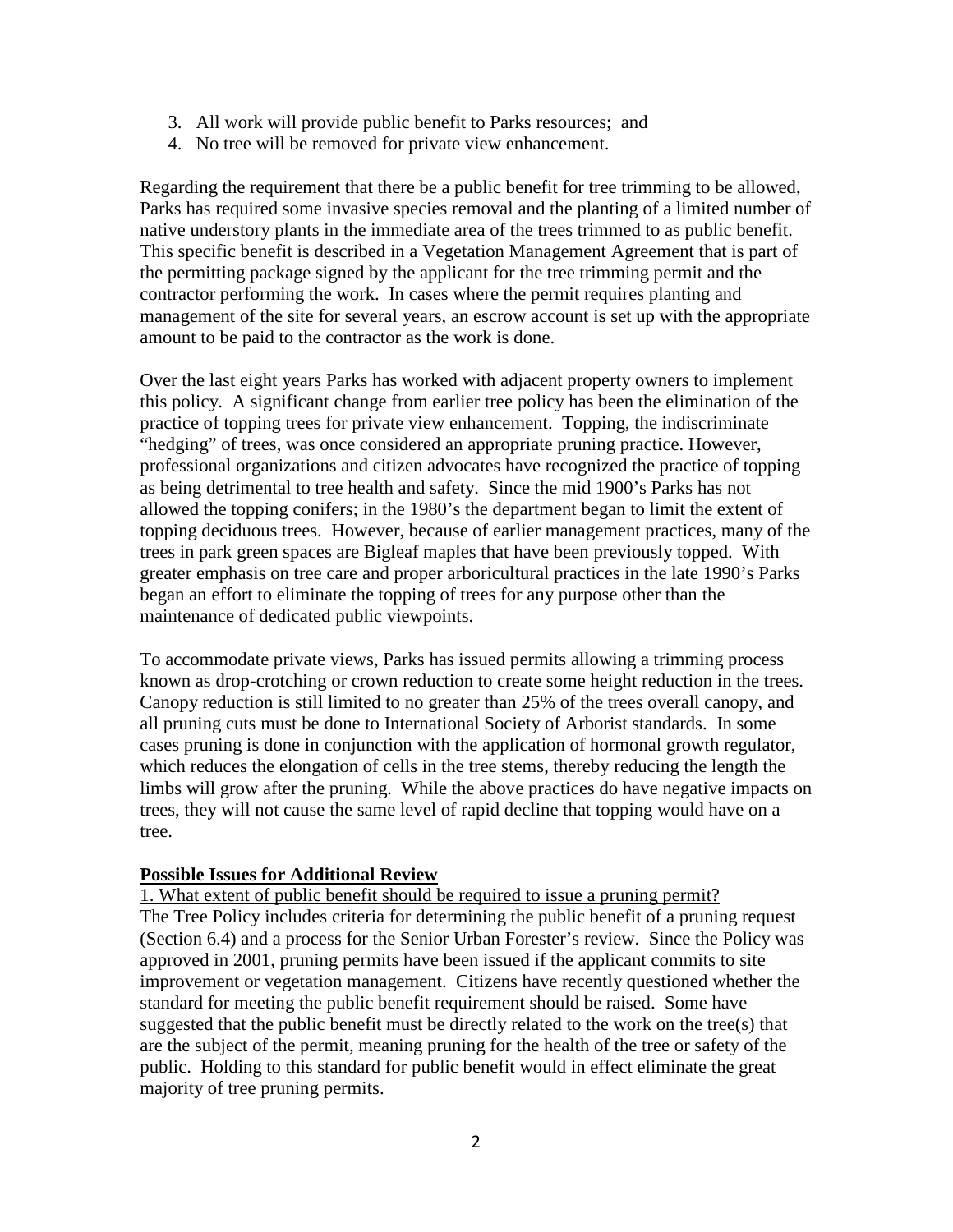The department charges \$35 to apply for a tree trimming/removal permit and \$100 if the permit is approved. The cost in staff time to review the permit application and subsequently monitor the work is not covered by the fees. 2. Should Parks revisit the fees charged for tree pruning/removal permits?

## **Next Steps**

The Seattle Parks Board will be reviewing the policy prior to the June Urban Forestry Commission meeting, and staff will report back to the Commission on their feedback. After the Urban Forestry Commission meeting, Parks will review the policy considering input from the Parks Board and the Commission.

## **Additional Information**

Mark Mead: [mark.mead@seattle.gov](mailto:mark.mead@seattle.gov)

Attachment A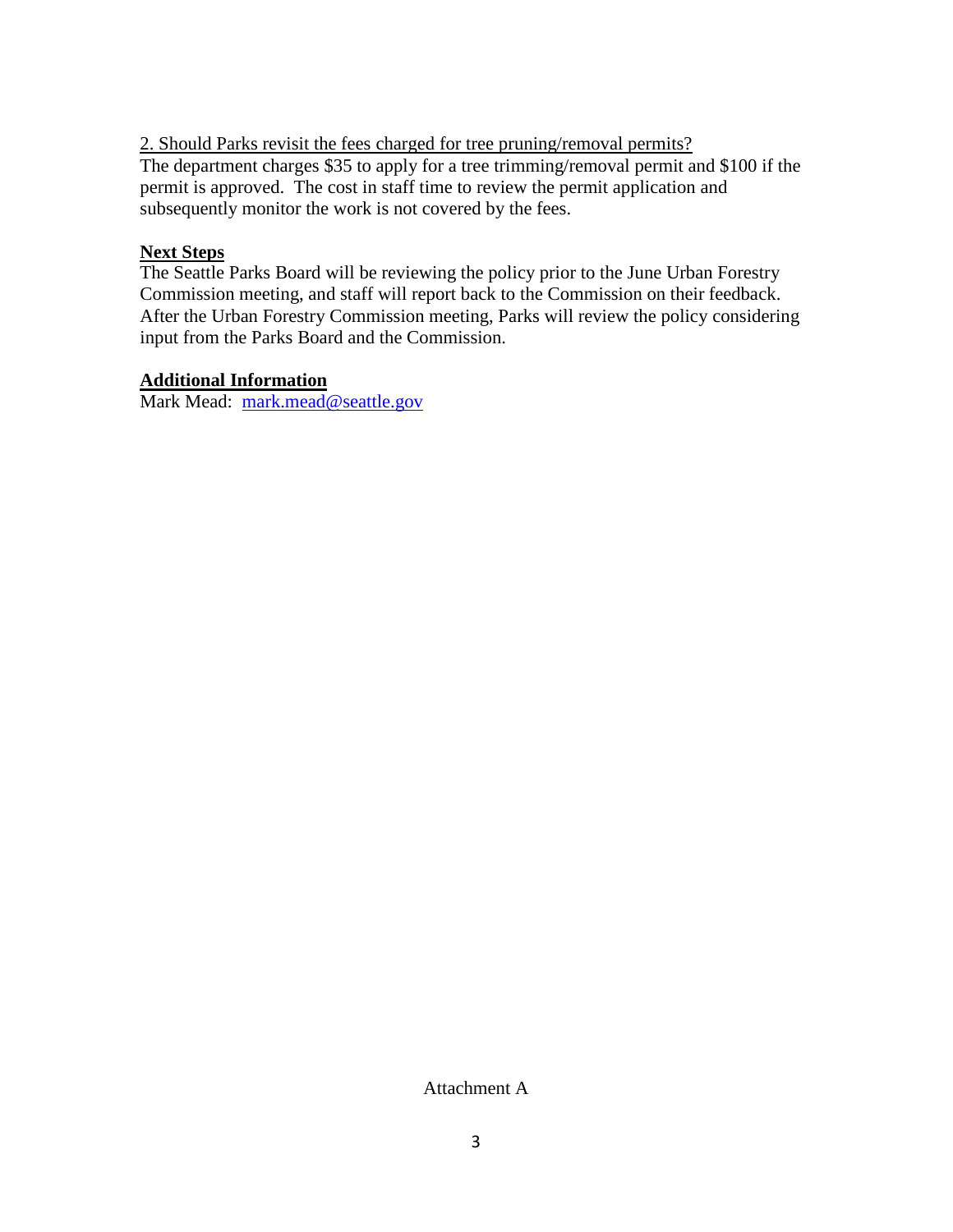|           | Department Policy & Procedure                           | <b>City of Seattle</b>           |                                                                    |
|-----------|---------------------------------------------------------|----------------------------------|--------------------------------------------------------------------|
| Subject:  | TREE MANAGEMENT, MAINTENANCE,<br>PRUNING AND/OR REMOVAL |                                  | Number 060-P 5.6.1                                                 |
|           |                                                         |                                  | Effective June 1, 2001                                             |
|           |                                                         |                                  | Supersedes 5.6.1 (3/14/75);<br>5.6.2 (4/22/75); and 5.6.3 (5/1/86) |
| Approved: |                                                         | Department: Parks and Recreation | Page<br>1 of 18                                                    |

### **1.0 PURPOSE STATEMENT**

To maintain, preserve and enhance the urban forest within parks. To increase the overall tree canopy, tree health and tree longevity within parks and to ensure that parks trees are managed in a manner that is consistent with other departmental and municipal policies.

### **2.0 DEPARTMENTS AFFECTED**

- 2.1 City Light
- 2.2 Department of Design, Construction and Land Use
- 2.3 Department of Neighborhoods
- 2.4 Department of Parks and Recreation
- 2.5 Executive Services Department
- 2.6 Law Department
- 2.7 Seattle Public Utilities Department
- 2.8 Seattle Transportation Department
- **3.0 DEFINITIONS**
- 3.1 **Parks Property** is any property that is owned or managed by Seattle Department of Parks and Recreation.
- 3.2 **Vegetation Management Plan** is a plan for the long-term restoration, renovation and care of the vegetation within the boundaries of a particular site. A complete plan must include the following:
	- Site inventory and assessment of the area including a site map that illustrates existing topography and vegetation, as well as locating other pertinent natural resources and constructed features.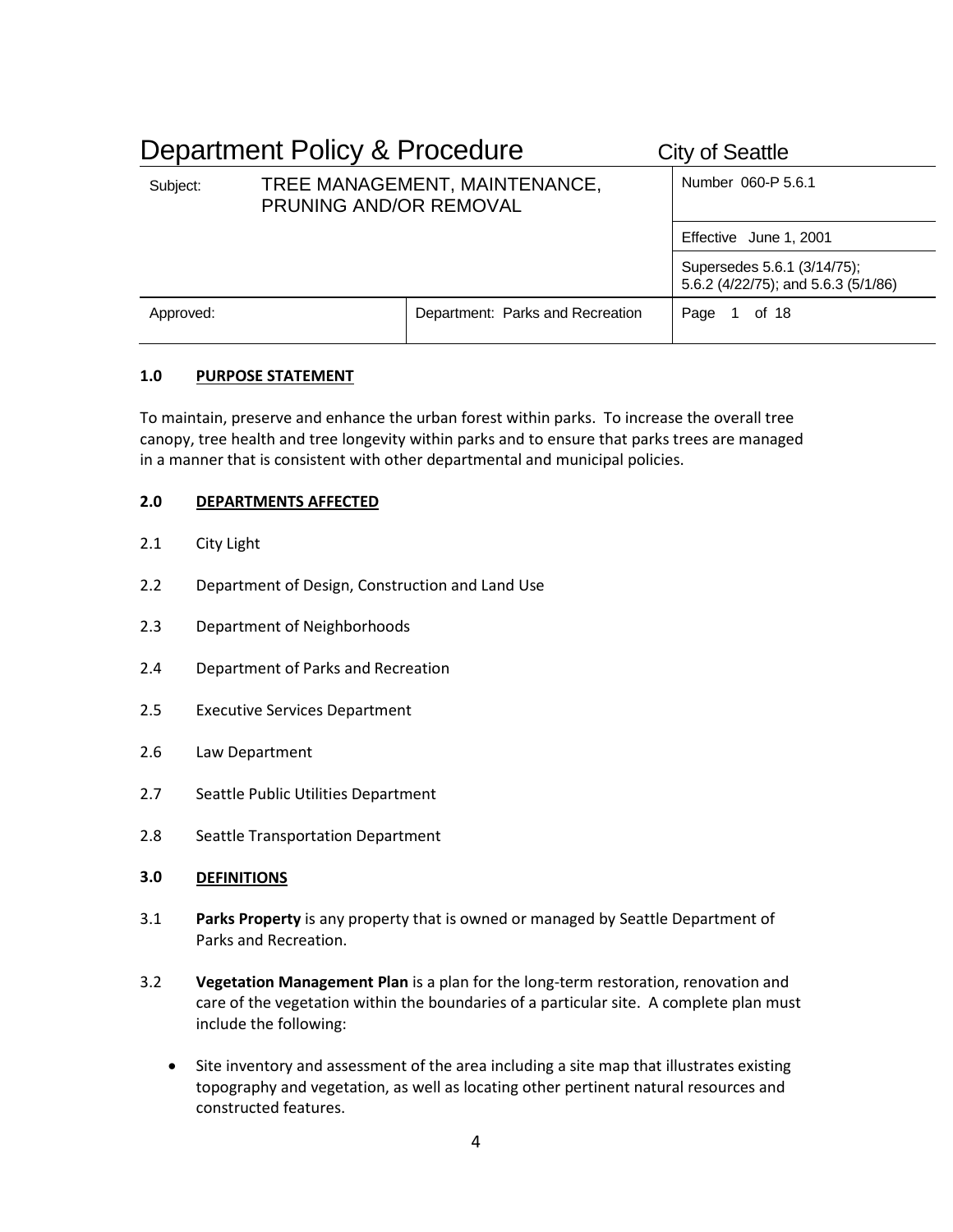• Trees proposed for removal and or pruning must be specifically designated.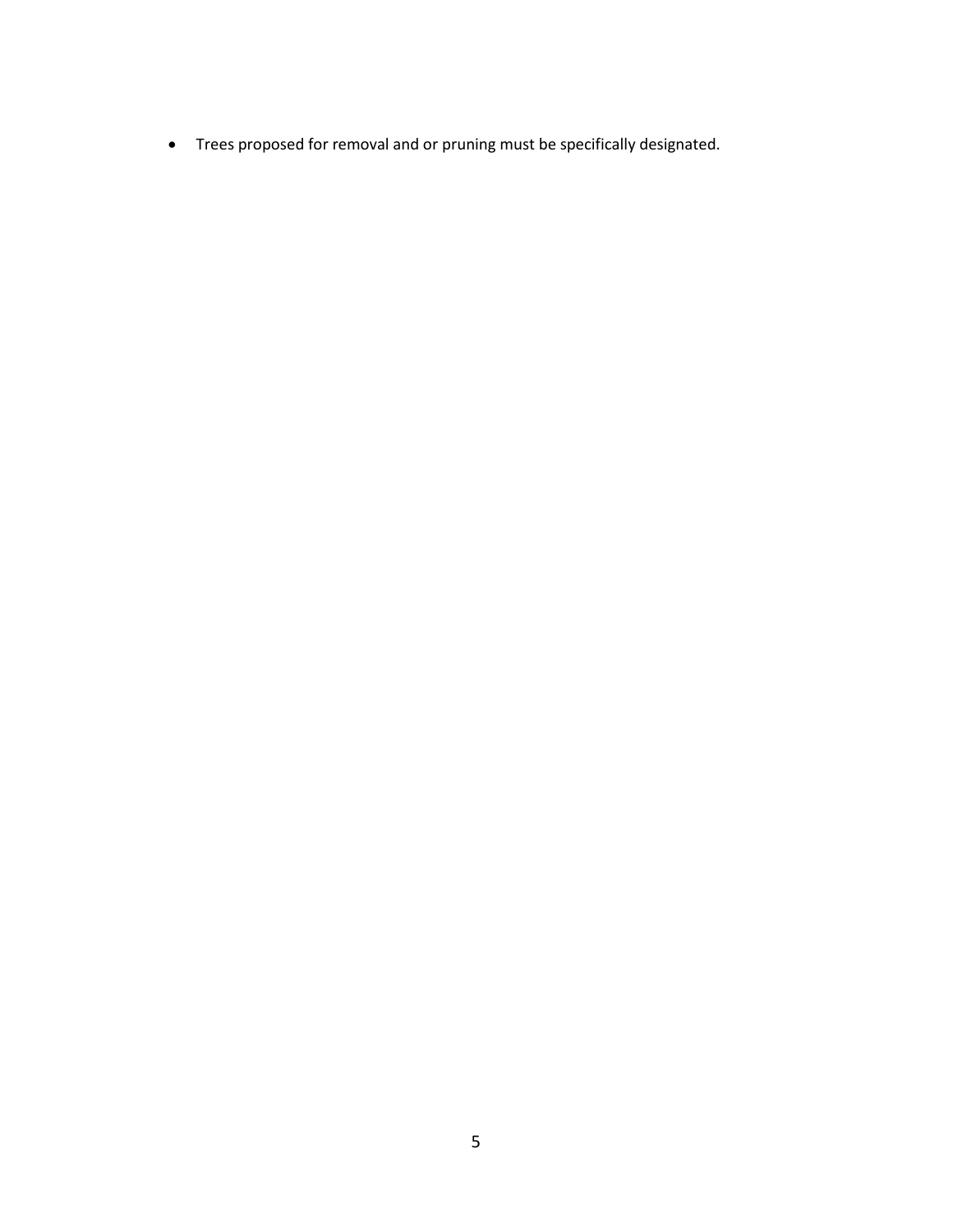- Specific planting design showing species, size and location and any necessary erosion control/slope stabilization methods.
- Public involvement plan, if applicable, in compliance with DPR Public Involvement Policies and Procedures.
- Maintenance plan that includes tasks, frequencies and resources. These may include watering, weeding, mulching, and pruning, etc. It may also include a completed Maintenance Agreement signed by permittee.

For Tree Work Permits, a preliminary vegetation management plan may be submitted with a permit application to define the scope and intent of the request. A complete plan approved by the Superintendent or designee will be required before a permit can be approved. See Section 7, Procedure.

3.3 **Clearing Thresholds\*** are criteria used to help determine whether or not to require a Vegetation Management Plan. The proposed removal of vegetation exceeding the following thresholds is likely to require a plan:

#### **In Environmentally Critical Areas:**\*

• Any tree of 6 inches caliper or greater, measured 4.5 feet above the ground; or

• Any combination of trees 1.5 inch caliper, measured at 4.5 feet above ground, which totals a cross-section area greater than 28 square inches or equivalent to a tree crosssection of 6 inches; or

• Any combination of trees or other vegetation covering an area of 750 square feet or more.

#### **In areas not designated as Environmentally Critical Areas:**

- The clearing of non-native species that exceeds 1200 square feet, or
- clearing of native species that exceeds 750 square feet, or
- The clearing of a combination of native species and non-native species that exceeds 1000 square feet, or
- The removal of greater than four (4) tree stems with stem calipers six (6) inches or greater, measured 4.5 feet above the ground; or
- Any combination of trees 1.5 inch caliper, measured at 4.5 feet above ground, which totals a cross-section area greater than 112 square inches; or
- The clearing of vegetation is visible from surface roads in the immediate vicinity of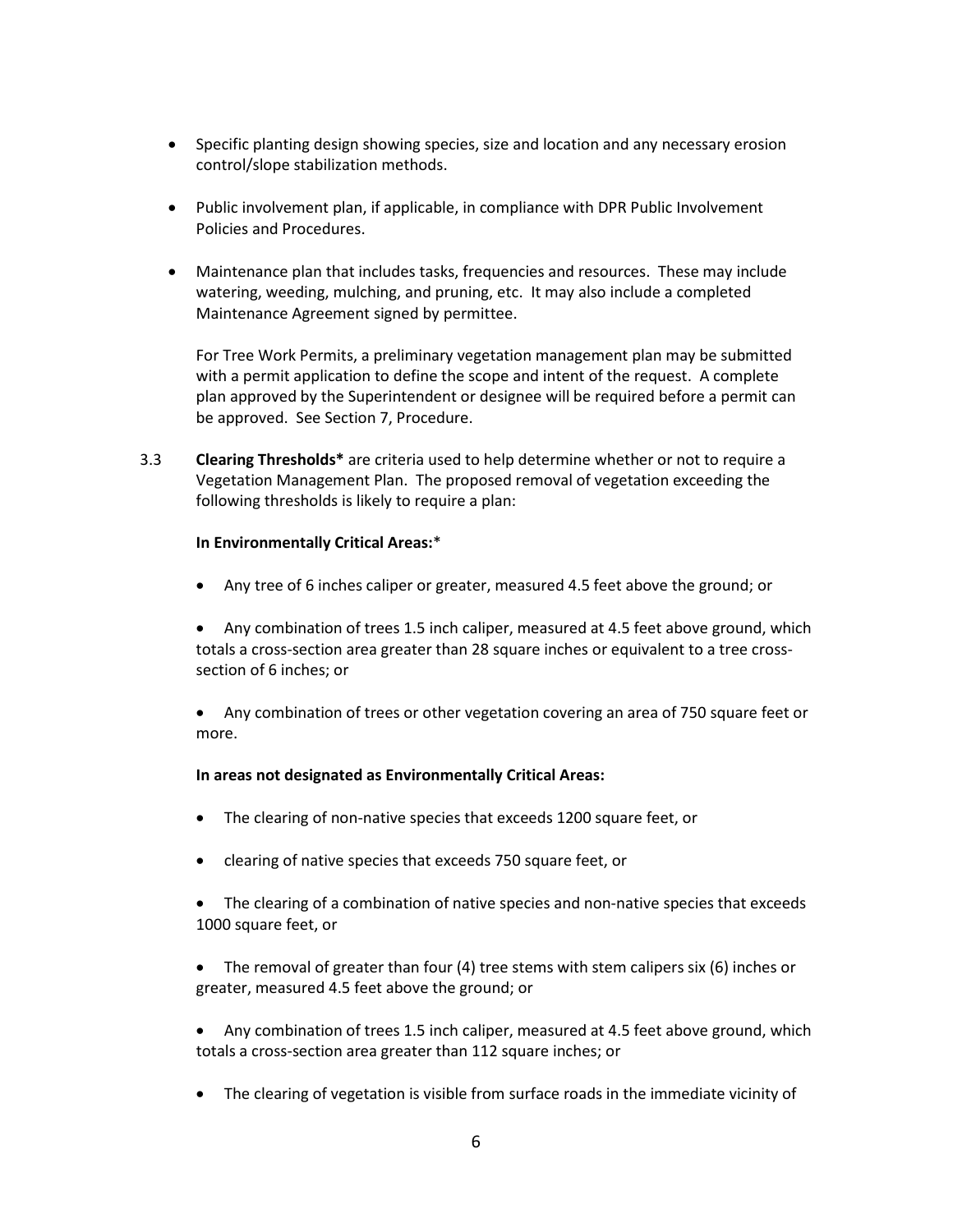the property and exceeds 750 square feet.

\**Consistent with DCLU Director's Rule 3-94*

- 3.4 **Qualified Arboricultural Professional** is a tree care professional with a minimum of two years experience in the evaluation and care of trees in combination with a professional license or certification that measures minimum competency in relevant subjects, including protection of public health, safety and welfare. Acceptable titles include Certified Arborist, Registered Consulting Arborist, Certified Forester, and Landscape Architect.
- 3.5 **Developed landscape** is park property that has been graded and/or planted, and contains plantings that are distinct from typical native forest. These landscapes are routinely maintained by park staff for active and/or passive recreational use by the public. Developed landscapes may include, but are not limited to: lawns, athletic fields, boulevards, golf courses including pitch and putt, lawn bowling greens, play areas, squares, places, triangles, swimming beaches and special gardens (Arboretum, Japanese Garden, Kubota Garden, Parson's Garden, Volunteer Park and Conservatory, Woodland Park Rose Garden, and the Zoo.)
- 3.6 **Undeveloped landscape** is park property that contains native or volunteer (selfpropagated) plants and is not intended for recreational use except along designated trails. Undeveloped landscapes include any property that was acquired as a "Greenspace" under the City's Greenspaces Policy (1993). Undeveloped landscapes are usually not as intensively maintained as developed landscapes.
- 3.7 **Hazardous Tree** is a tree that can be predicted to fail and has a high probability of striking people or property causing injury or damage.
- 3.8 **Tree failure** is the breaking and falling of a tree or any substantial part of a tree. This does not include falling leaves or fruit.
- 3.9 **Crown cleaning** is the removal of the dead, dying, diseased, crowded, weakly attached, low-vigor branches, and watersprouts from a tree's crown.
- 3.10 **Crown thinning** is the selective removal of branches to increase light penetration and air movement, and to reduce weight.
- 3.11 **Crown restoration** is pruning to improve the structure and appearance of trees which have sprouted vigorously after the upper portion of the tree canopy has been broken, topped or severely pruned.
- 3.12 **Topping** is the removal of the terminal shoot of a tree to a stub or lateral branch that is not sufficiently large enough to assume a terminal role **or** cannot be expected to achieve wound closure to inhibit decay.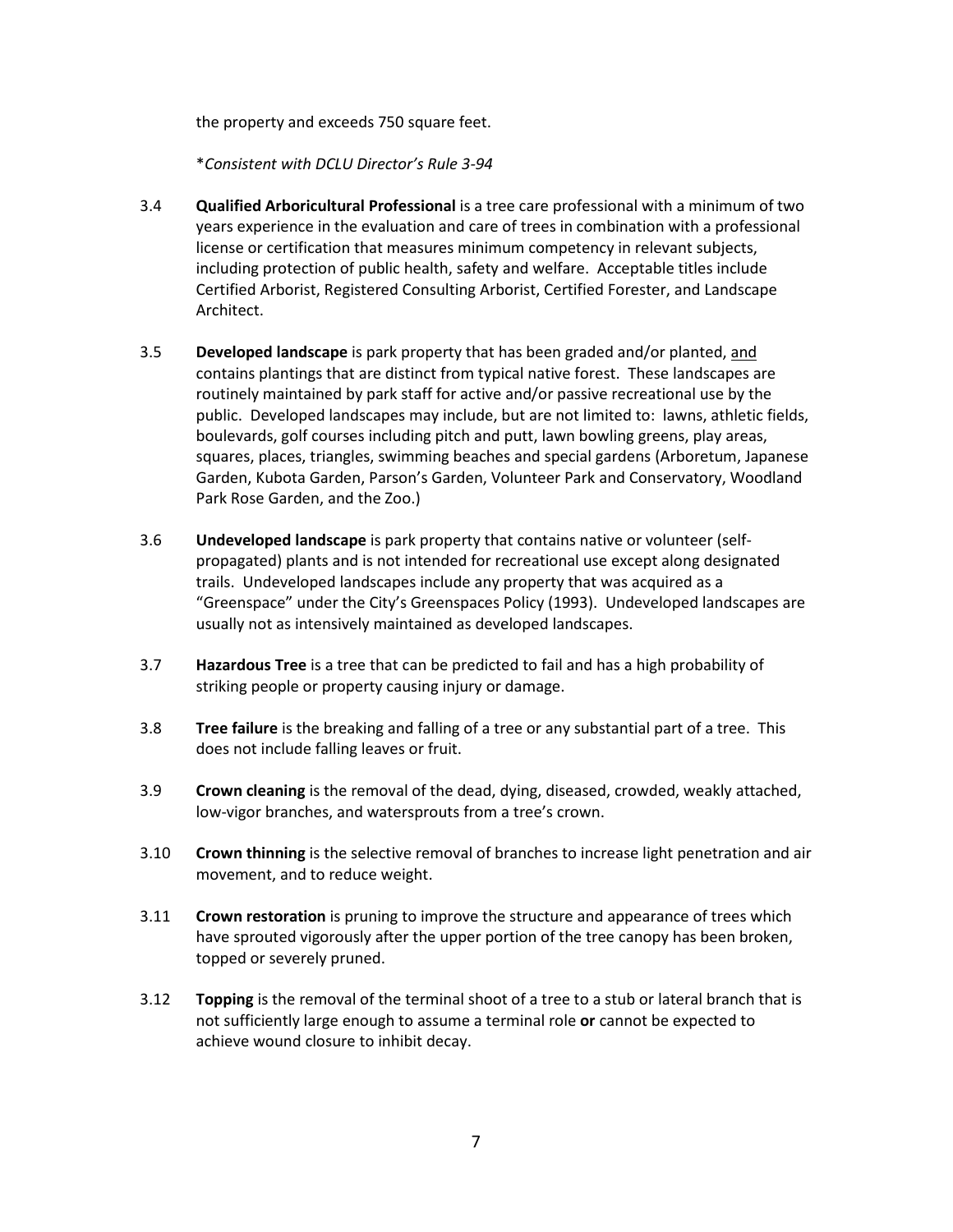- 3.13 **Phase of work** is a specific work activity (clearing, removal, installation, planting, maintenance, etc.) on a specific part of the project site as delineated on the permit documents and/or an appropriately scaled map.
- 3.14 **Invasive exotic vegetation** consists of species of plants that are not native to the Puget Sound basin and exhibit aggressive growth to the exclusion of native or planted landscapes. Examples include, but are not limited to: Himalayan blackberry (*Rubus discolor*), English ivy (*Hedera helix*), English holly (*Ilex aquifolium*), reed canarygrass (*Phalaris arundinacea*), purple loosestrife (*Lythrum salicaria*), and Scot's broom (*Cytisus scoparius*).
- 3.15 **Foliar coverage** is the percentage of the ground surface area with leaf or stem cover vertically above it, measured at a resolution of 1 foot square or finer.
- 3.16 **Mature canopy volume** is the estimated area of foliar coverage (area inside the "dripline") that can be expected from a mature tree of a given species in a particular setting multiplied by the mature height that can be expected from that same tree in the same setting.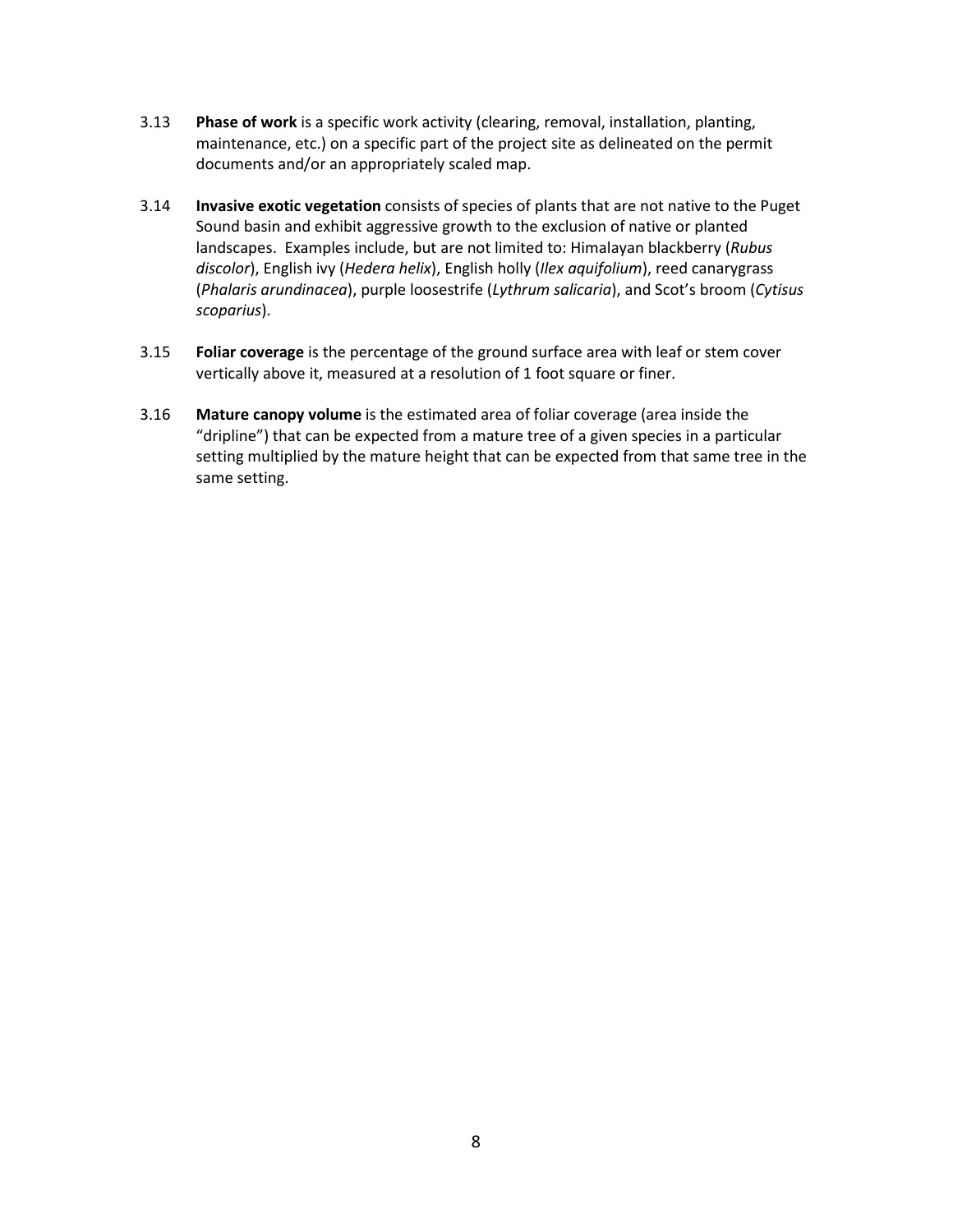### **4.0 POLICY**

- 4.1 **Criteria for Tree and Vegetation Work**: Specific criteria will be established and applied to the removal and/or pruning of trees, shrubs and/or vegetation located in or on park property (see Section 6.5). The criteria will be used to evaluate the overall public benefit of the proposed work. In all cases, safety concerns will receive the highest priority. Priority will be given to limiting removal, increasing forest canopy, and preserving appropriate vegetation on Parks property.
- 4.2 **Hazardous Tree Management**: Public health, safety and general welfare will be maintained through the use of generally accepted professional practices of evaluation and treatment to reduce risks to people and property from hazardous trees. Attention to proper selection, planting and maintenance of new trees will also be pursued to achieve long-term risk reduction. Refer to Section 8 for management criteria.
- 4.3 **Pruning Standards:** The latest pruning standards established by the International Society of Arboriculture will be used in the maintenance of park vegetation.
- 4.4 **Topping Disallowed**: Because "topping" of trees can cause permanent damage by promoting decay, as well as unnatural, dense and weak branching structure, topping will not be practiced or permitted except under special circumstances.
- 4.5 **Tree Retention and Protection during Construction**: Healthy trees on construction sites will be conserved wherever possible. Trees designated for retention will be protected from construction impacts according to Standard Plans and Specifications and Landscape, Horticulture and Urban Forestry Best Management Practices. Planning for construction projects near trees will include resources for arboricultural services in design and construction phases.
- 4.6 **Tree Protection:** The health and physical state of parks trees will be maintained and protected whenever possible. Instances not specifically covered elsewhere in this policy include:
	- 4.6.1 **Conservation of Rare Specimens**: Individual trees that are considered rare because of size, species or historical significance will be given extra protections and consideration for retention.
	- 4.6.2 **Existing Trees That Are Being Impacted by Surrounding Land Uses**: A good faith effort will be made to consider options for changing park use patterns that are damaging trees. Examples: cars parking on tree lawns may be subject to an education and/or enforcement campaign to reverse the damage to the tree roots; pathways causing excessive compaction around tree roots may be relocated if other options are deemed insufficient.
	- 4.6.3 **Diseased or Infested Plants That Pose Risk to Trees**: Whenever possible, action will be taken to effectively decrease risk to other trees from pests and diseases. This may include removal and destruction of affected materials, pesticide treatments and/or alternative cultural practices. Other knowledgeable agencies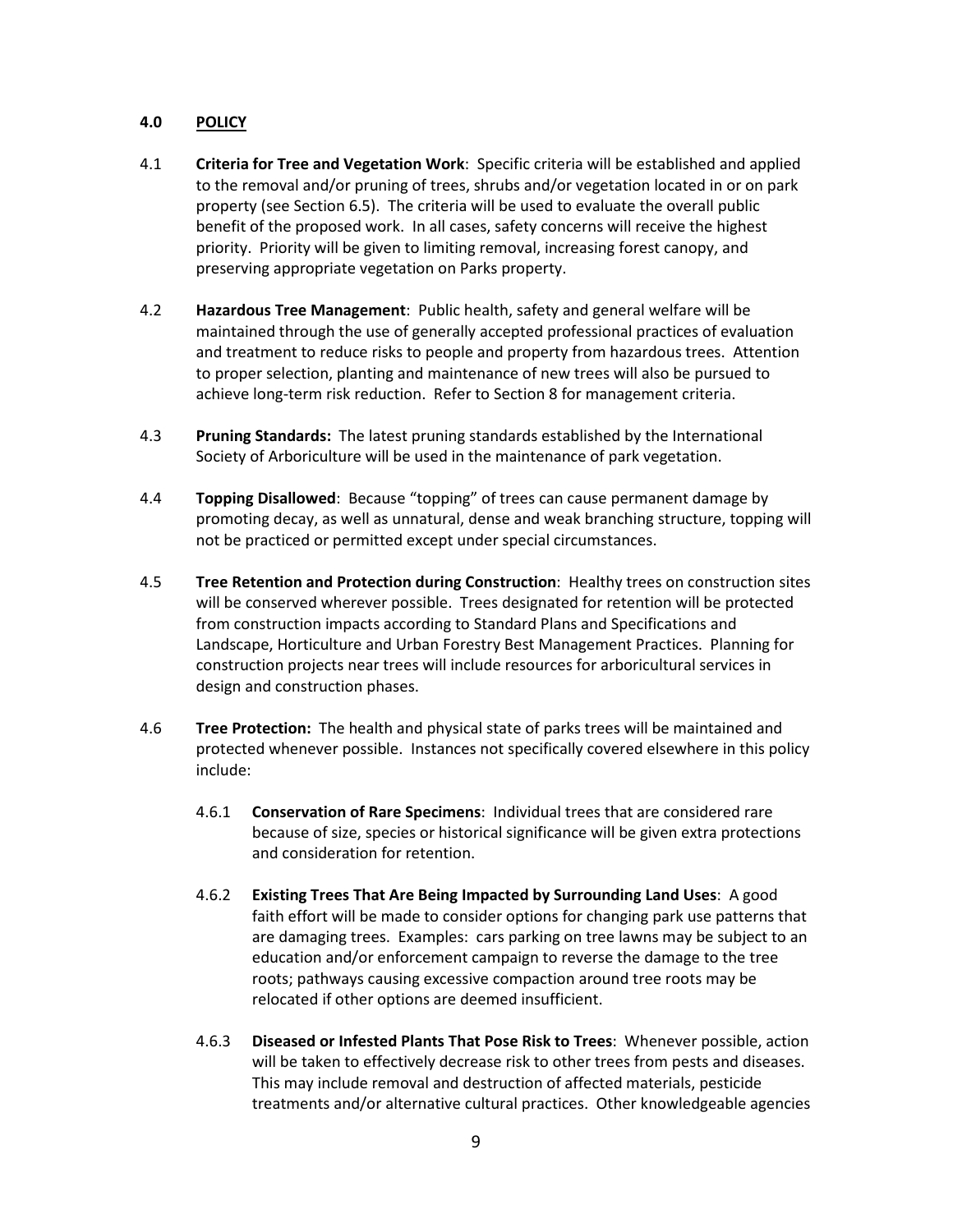(Office of Sustainability and Environment, Washington State University Cooperative Extension, Washington State Department of Agriculture) will be consulted as needed.

- 4.6.4 **Damage, Vandalism and Illegal Cutting**: Whenever possible, action will be taken to investigate and prosecute vandalism and illegal cutting of city-owned trees. Section 18.12.070 of the Park Code makes it illegal for anyone to vandalize or remove vegetation in a park. Compensation for damages will be sought based on the appraised value in accordance with the ISA Guide for Plant Appraisal,  $9<sup>th</sup>$  edition, or successor.
- 4.7 **Tree Replacement**: At least one tree will be planted for every tree that is removed from park property. Replacement tree species will be selected so that overall mature canopy volume will be maintained or increased. It is preferable to plant the replacement tree in close proximity to the original tree's location. Alternately, the replacement tree may be located elsewhere, and this is preferable if local conditions contributed to the previous tree's failure. New locations should be found on the same site or in the same neighborhood at a location of similar or greater value.
- 4.8 **Viewpoints:** Views from designated public view parks and viewpoints will be preserved through maintenance and management of parks vegetation in front of or below the viewpoint. See Section 10.1 Appendix.
- 4.9 **Permits:** Requests for pruning and/or removal of park trees and other vegetation by Seattle residents or property owners will be considered. No trees will be removed solely for private views. Any work related to private views must achieve public benefit beyond the view relief as outlined in Sections 6.4 and 6.5. Requests will be reviewed by criteria established in Section 6. There is no guarantee that permit applications will be approved. Permit fees will be set to fully recover costs for staff to process, administer, monitor and enforce permit agreements. This includes cost recovery for any related public involvement process.
- 4.10 **Vegetation Management Plan:** A Vegetation Management Plan will be required for a park or park area under certain circumstances. A Plan may be required by the Park Horticulturist based on threshold criteria listed in Section 6.5. When a plan is required, it must be approved by the Superintendent or designee before any work may take place.
- 4.11 **Wildlife and Habitat:** Trees and forested areas are recognized as important habitat for native wildlife. Trees and undeveloped landscapes will be managed for wildlife habitat in accordance with the department's Wildlife and Habitat Management Plan.
- 4.12 **Slope Stability:** The relationship of vegetation to slope stability will be a primary consideration in all proposed vegetation management on steep slopes (refer to Section 6.5.4).
- 4.13 **Phasing:** When appropriate, the Department will consider a phased approach to vegetation management actions in order to reduce potential short-term negative aesthetic and/or wildlife habitat impacts associated with such actions (refer to Section 6.5.11).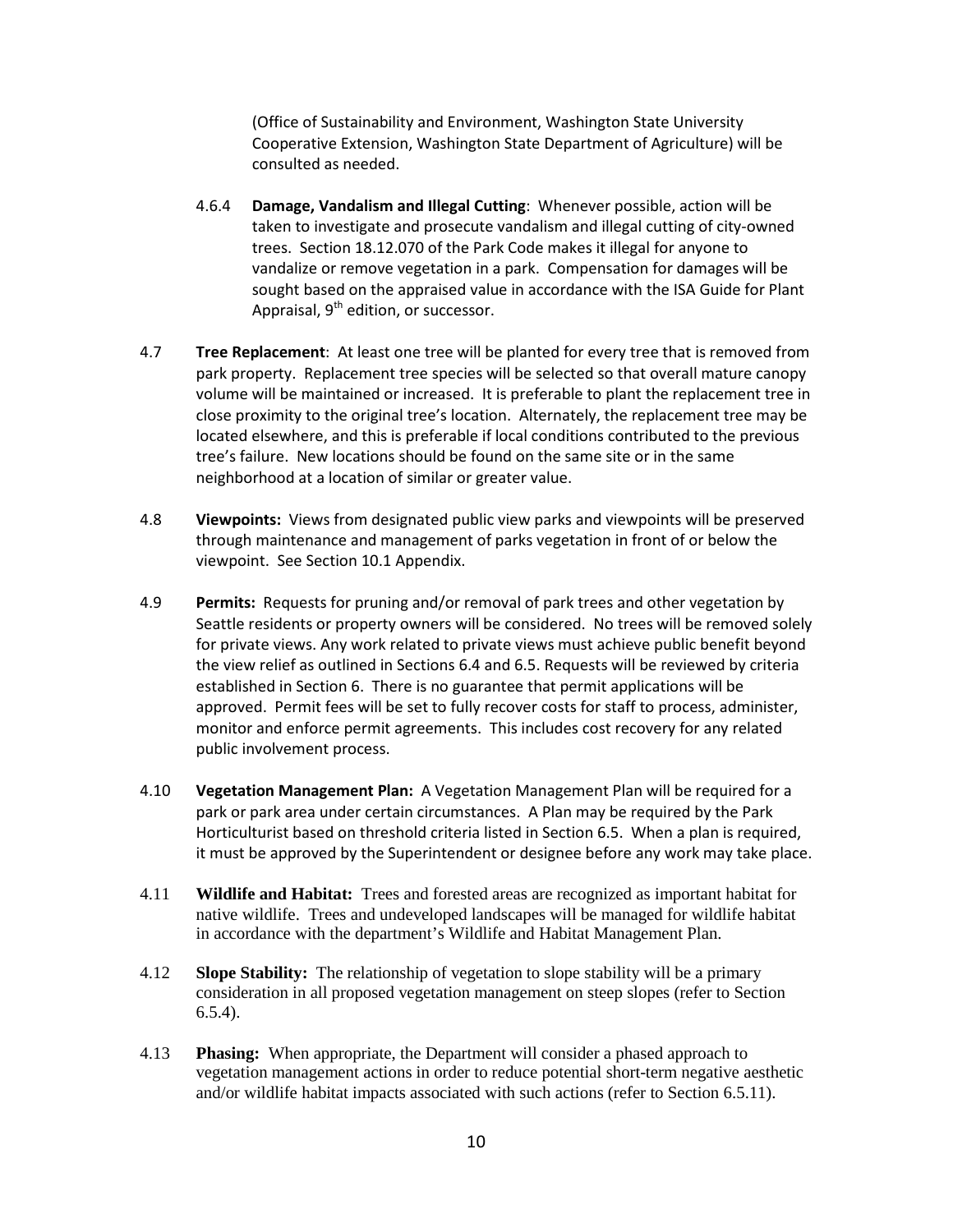4.14 **Partnerships:** Volunteers and/or community groups will be important partners to achieve objectives for urban forestry. These partnerships may develop through the Department's tree work permit process, as well as through the Department's Forest Restoration and Adopt-a-Park Programs.

#### **5.0 RESPONSIBILITY**

#### 5.1 **General**

The "responsible party" indicated below will conduct the required "review" by collecting relevant information and presenting it to other appropriate Department and City staff who have responsibilities for the area under consideration. The responsible party will include the Department's relevant geographic division and other parks staff as appropriate in the decision-making process particularly with complex work where community or related interests must be considered. The responsible party will verify that all required permits have been obtained before issuing any approval. In parks that are designated as a City of Seattle landmark or are located in a landmark or special review district, the responsible party will verify that a Certificate of Approval from the respective board or commission was issued, if required.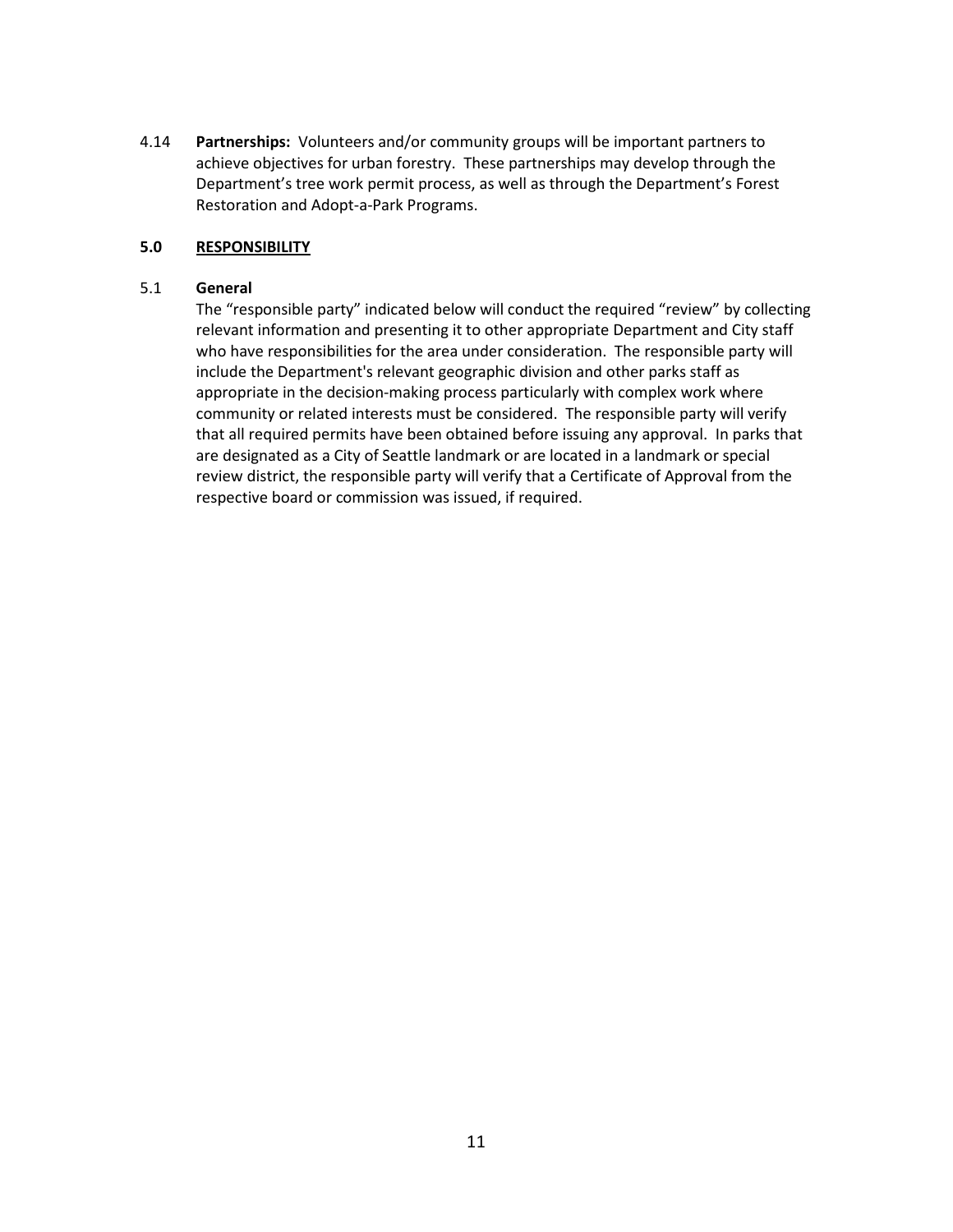### 5.2 **Removal of Trees:**

It will be the responsibility of the Department's Senior Urban Forester or designated representative to review and approve all action taken relevant to the removal of trees from all park properties.

5.2.1 It will be the responsibility of the Senior Urban Forester or designated representative to post notices regarding the proposed removal for trees that are a prominent feature of the park landscape unless they are rated high hazards.

### 5.3 **Pruning of Trees and Shrubs**:

- 5.3.1 It will be the responsibility of the Senior Urban Forester or designated representative to review and approve all actions taken relevant to the pruning of trees and shrubs that require climbing and/or the use of an aerial bucket truck.
- 5.3.1 It will be the responsibility of the Senior Gardener designated for the specific site to review and approve all action taken relevant to the pruning of trees and shrubs that do not require climbing and/or the use of an aerial bucket truck.

### 5.4 **Planting of Trees, Shrubs, and Other Vegetation:**

- 5.4.1 It will be the responsibility of the Senior Urban Forester or designated representative to review and approve proposed planting or replanting in undeveloped landscapes. If a Vegetation Management Plan is required, see Section 6.5.
- 5.4.2 When a plan or design is proposed, it will be the responsibility of the Landscape Architect designated for the specific site to review and approve all action taken relevant to the planting of trees, shrubs, and other vegetation in developed landscapes or in undeveloped landscapes adjacent to other public infrastructure. If a Vegetation Management Plan is required, see Section 5.11.
- 5.4.3 It will be the responsibility of the Senior Gardener designated for the specific site to review and approve all action taken relative to the planting of trees, shrubs, and other vegetation for routine replacement and renovation in developed parks when there is no plan or design.
- 5.4.4 It will be the responsibility of the Park Horticulturist or designated representative to decide if a Vegetation Management Plan will be required. See Section 6.5.
- 5.4.5 It will be the responsibility of the Senior Urban Forester or designated representative to ensure that a proposed Vegetation Management Plan includes the proper elements and has been subject to the appropriate departmental and public review as well as the appropriate coordination with other affected agencies and property owners.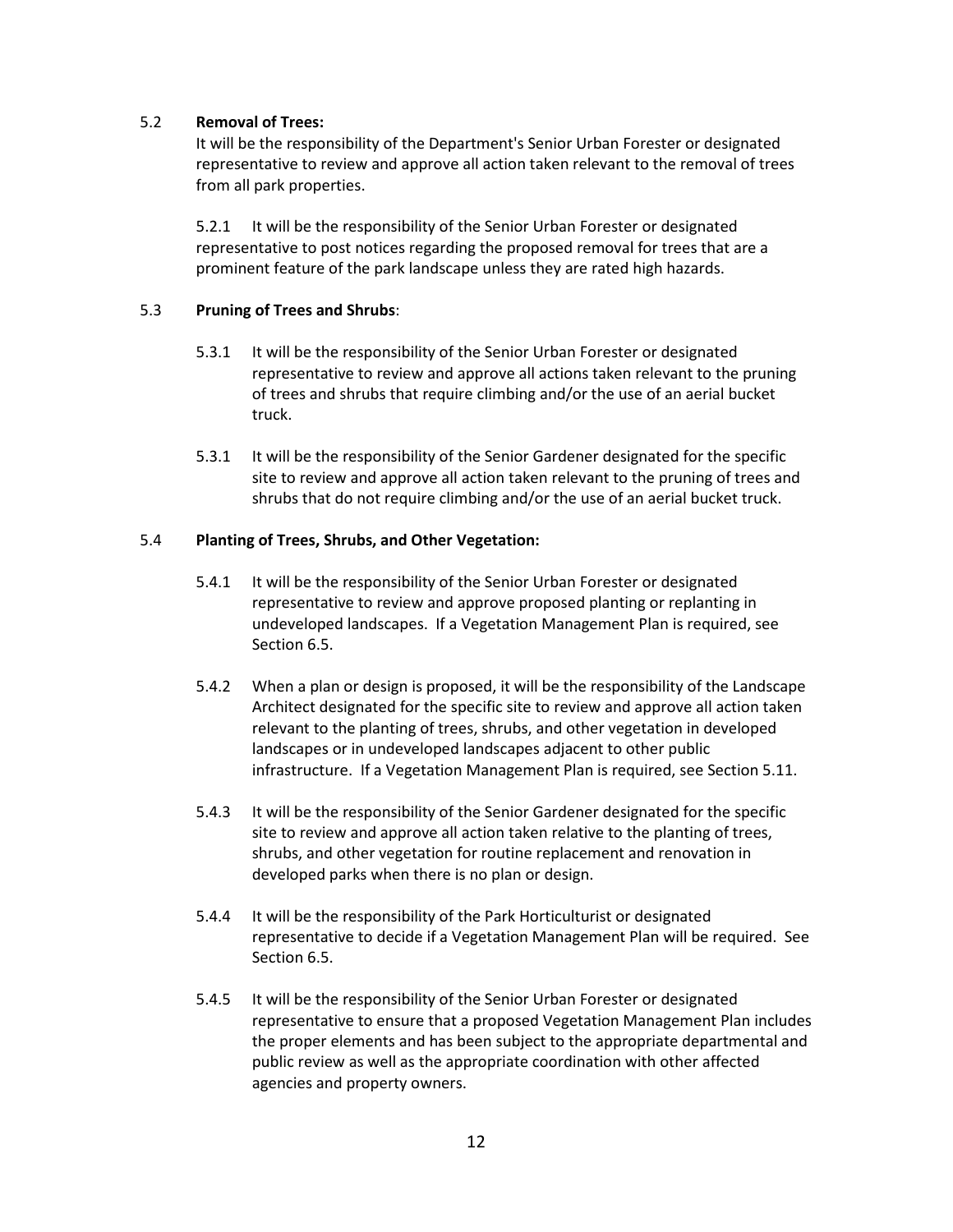5.4.6 It will be the responsibility of the Superintendent of Parks and Recreation or designee to approve all Vegetation Management Plans.

### 5.5 **Construction around Trees:**

5.5.1 It will be the responsibility of the Senior Urban Forester or designated representative to review and approve all construction activities around existing trees in all park properties.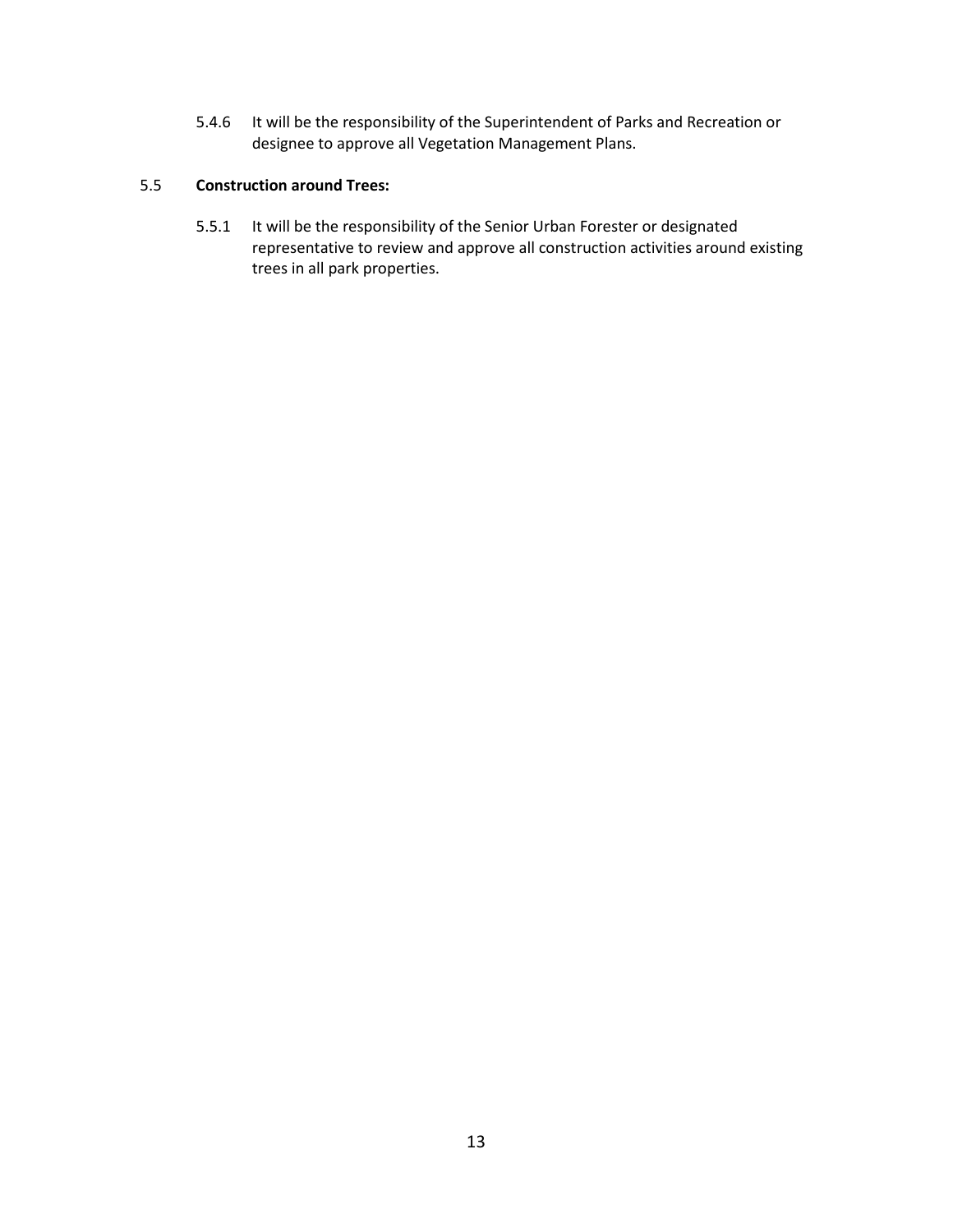- 5.5.2 It will be the responsibility of the Project Manager or Construction Crew Chief to consult with the Senior Urban Forester or a qualified arboricultural professional to assess the potential for tree preservation on a construction site during project planning.
- 5.5.3 It will be the responsibility of the Project Manager or Construction Crew Chief to consult with the Senior Urban Forester or a qualified arboricultural professional to ensure standard tree protection practices and departmental Best Management Practices are properly utilized during construction activities.

### **5.6 Tree Protection:**

5.6.1 It will be the responsibility of the Senior Urban Forester to take actions to protect existing Park trees that are at risk for damage, including the instances described in Section 4.6. It will be the responsibility of the Senior Urban Forester or designated representative to determine what correction or compensation can be made for tree damage that has occurred.

#### **6.0 CRITERIA FOR DEPARTMENTAL ACTION**

- 6.1 Trees, shrubs, and vegetation that will be considered for **REMOVAL** will include:
	- 6.1.1 Hazard trees which pose substantial risk to the park users, adjacent properties or park facilities.
	- 6.1.2 Trees, shrubs and vegetation which are dead, dying, or diseased.
	- 6.1.3 Trees, shrubs and vegetation which create visibility problems (sight line) near roadways, bikeways and service access areas and may contribute to unsafe conditions to park users will be removed to a point where public safety is insured.
	- 6.1.4 Removal from properties being improved or developed under an approved design, but with prior consideration to retention given whenever possible (see Section 4.5).
	- 6.1.5 Trees shrubs, and vegetation that may interfere with a designated public viewpoint as designated in Section 10.1.
	- 6.1.6 Trees that block trails, drains or otherwise obstruct the use and function of park infrastructure elements..
	- 6.1.7 Trees on sites that were overplanted by design or are crowded from natural competition. As the landscape grows, the Senior Urban Forester may selectively remove trees on a site to maintain spacing for optimal tree growth and function.
	- 6.1.8 Trees in undeveloped landscapes as part of forest management to create light gaps, snags or other restorative features.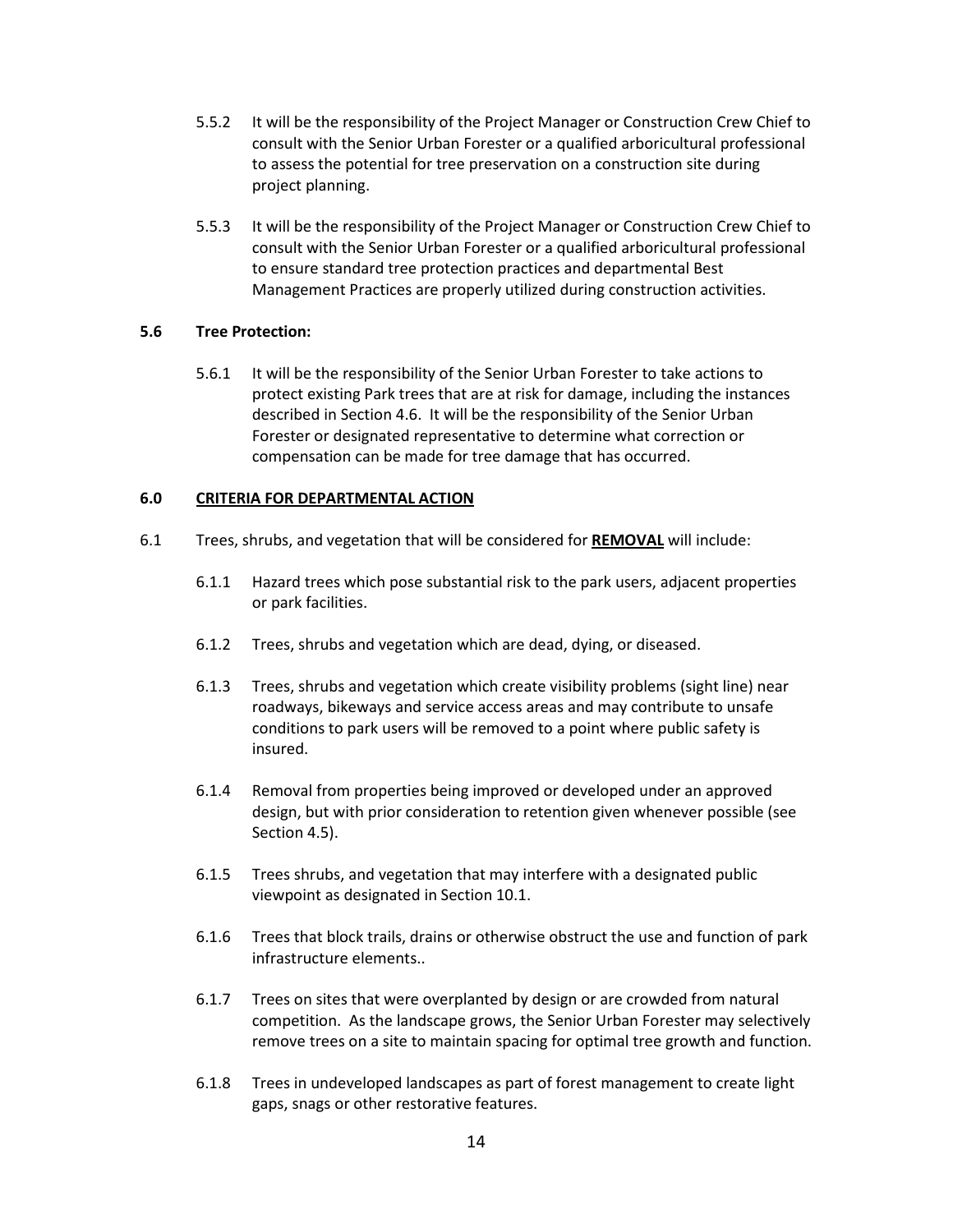6.1.9 Requested removal by a Seattle property owner. Certain requirements and criteria must be met in order to qualify for removal. See Section 6.4. Such requests do not obligate the Department to remove or allow removal of any trees, shrubs, and/or vegetation.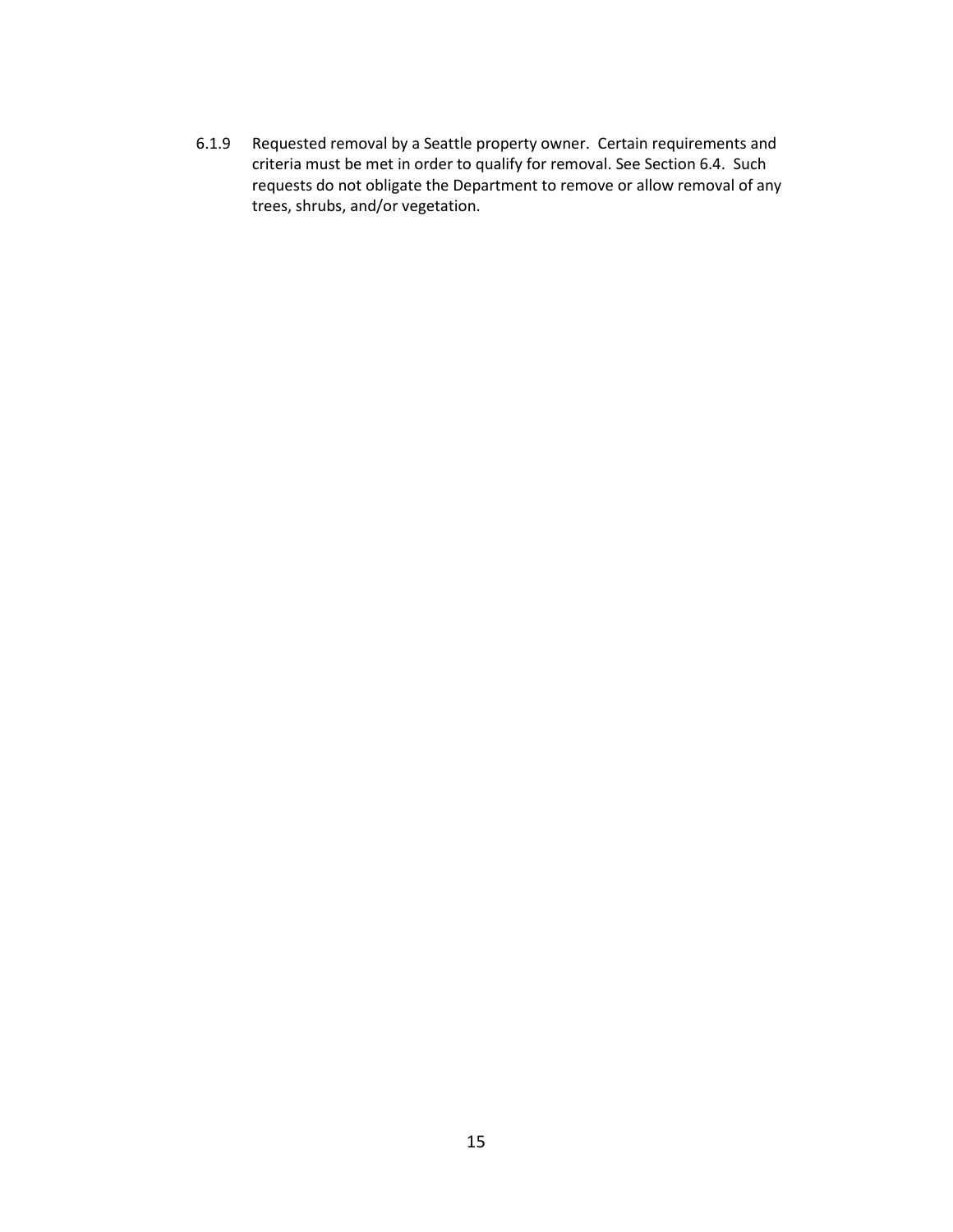- 6.2 **REPLACEMENT PLANTINGS** will be undertaken to mitigate effects of vegetation removal and to reestablish the landscape and increase overall mature forest canopy. Vegetation Management Plans will be required under the conditions outlined in Section 4.10 and will be subject to the definitions of Sections 3.1 and the objectives of Section 6.5.
- 6.3 Trees, shrubs, and vegetation that will be considered for **PRUNING** will include:
	- 6.3.1 Park areas identified as places of illegal or inappropriate activity in order to improve general visibility and increased police surveillance.
	- 6.3.2 Dead, dying, and diseased sections to improve the health, and appearance of the tree and to prevent accidents.
	- 6.3.3 Removal of lower tree limbs to a height of 8 feet for pedestrian clearance and 14 feet for vehicular clearance on boulevards and parkways.
	- 6.3.4 General park pruning for clearance to prevent injuries and facilitate maintenance.
	- 6.3.5 Pruning for clearance around street and security lights.
	- 6.3.6 Pruning by City Light Department and Metro Transit, *subject to advance notice and assurance of least damage to aesthetic value*.
	- 6.3.7 Pruning back for authorized passage on service roads, walkways and paths.
	- 6.3.8 Pruning for crown cleaning, crown thinning, and crown restoration.
	- 6.3.9 Pruning for public viewpoints as designated in Section 9.1.
	- 6.3.10 Requested pruning by a Seattle property owner. Such requests do not obligate the Department to prune trees, shrubs, and/or vegetation. See Section 6.4.
- 6.4 **PERMITS**: Consideration will be given to requests made by a Seattle property owner for pruning, and/or removal, of trees, shrubs, and vegetation on park property including, but not limited to, open space, undeveloped landscapes, greenbelts, and boulevards. Such requests will be reviewed by the Senior Urban Forester or designated representative. Overall public benefit of the proposed work will be evaluated by the Senior Urban Forester, including, but not limited to the following criteria:
	- 6.4.1 The purpose for which the property was acquired by the City.
	- 6.4.2 Historical background of the property.
	- 6.4.3 Current use and function of the property.
	- 6.4.4 Proximity to overhead power lines and other utilities.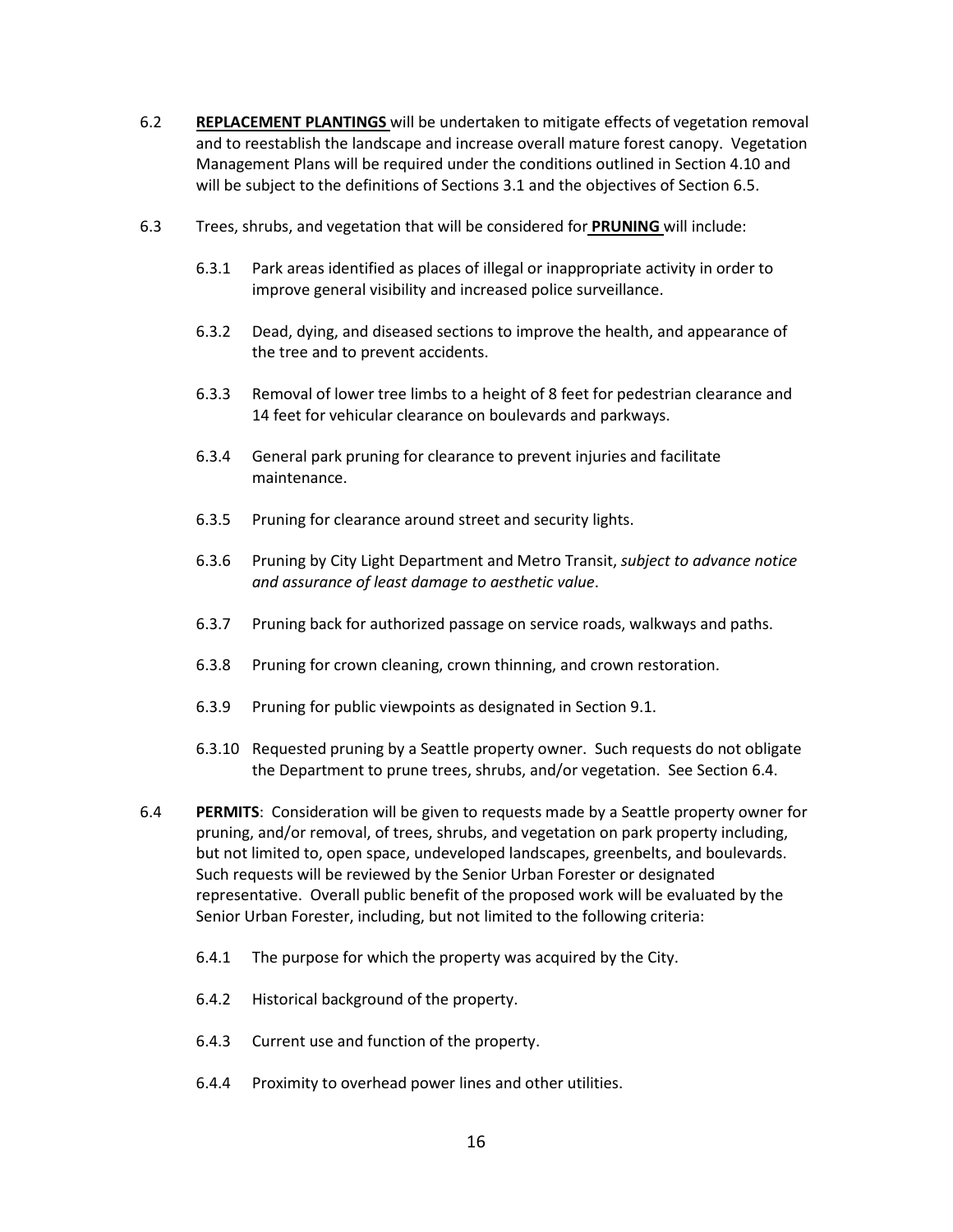- 6.4.5 The condition, value, type and amount of the vegetation.
- 6.4.6 The aesthetic and biological impacts of pruning or removal on the vegetation.
- 6.4.7 The potential for replacement with more desirable vegetation.
- 6.4.8 The potential impacts on Department's maintenance workload.
- 6.4.9 The potential impacts on the aesthetic quality of the surrounding area.
- 6.4.10 The potential impacts on the symmetry of the street, boulevard, or way.
- 6.4.11 Potential environmental impacts on soils, slope stability, water quality, native wildlife, and wind exposure.
- 6.4.12 Consistency with the standards of Environmentally Critical Areas policies and regulations.
- 6.4.13 Special consideration for native vegetation in undeveloped landscapes.
- 6.4.14 Special consideration for unique varieties, vegetation of great age, rare vegetation, or vegetation of horticultural or historical significance.
- 6.4.15 The potential increase to overall forest canopy .
- 6.5 **VEGETATION MANAGEMENT:** Vegetation Management Plans will be required for certain projects and permits based on the threshold criteria listed below. Proposed Vegetation Management Plans will be evaluated for public process and content to achieve the following performance criteria and management objectives. Not all items will be applicable for all situations.

### 6.5.1 **Threshold Criteria**

• **Clearing Thresholds:** Does the scope of work exceed established clearing thresholds?

• See Section 3.3.

• **Compliance with Departmental Policy**: Does the scope of work comply with departmental policy?

• **Enhancement Potential**: Does the scope of work have the potential to achieve enhancement of the vegetation resource for public benefit, specifically with regards to policies presented in Section 4 concerning tree protection, tree replacement, wildlife habitat, slope stability, and partnerships. Does the scope of work have the potential to achieve management objectives listed below?

### 6.5.2 **Performance Criteria**

- **Completeness:** The plan must be complete, including all elements in Section 3.1.
- **Adequacy of detail:** The plan must show a level of detail so that exact trees and vegetation designated for work can be identified in the field with the information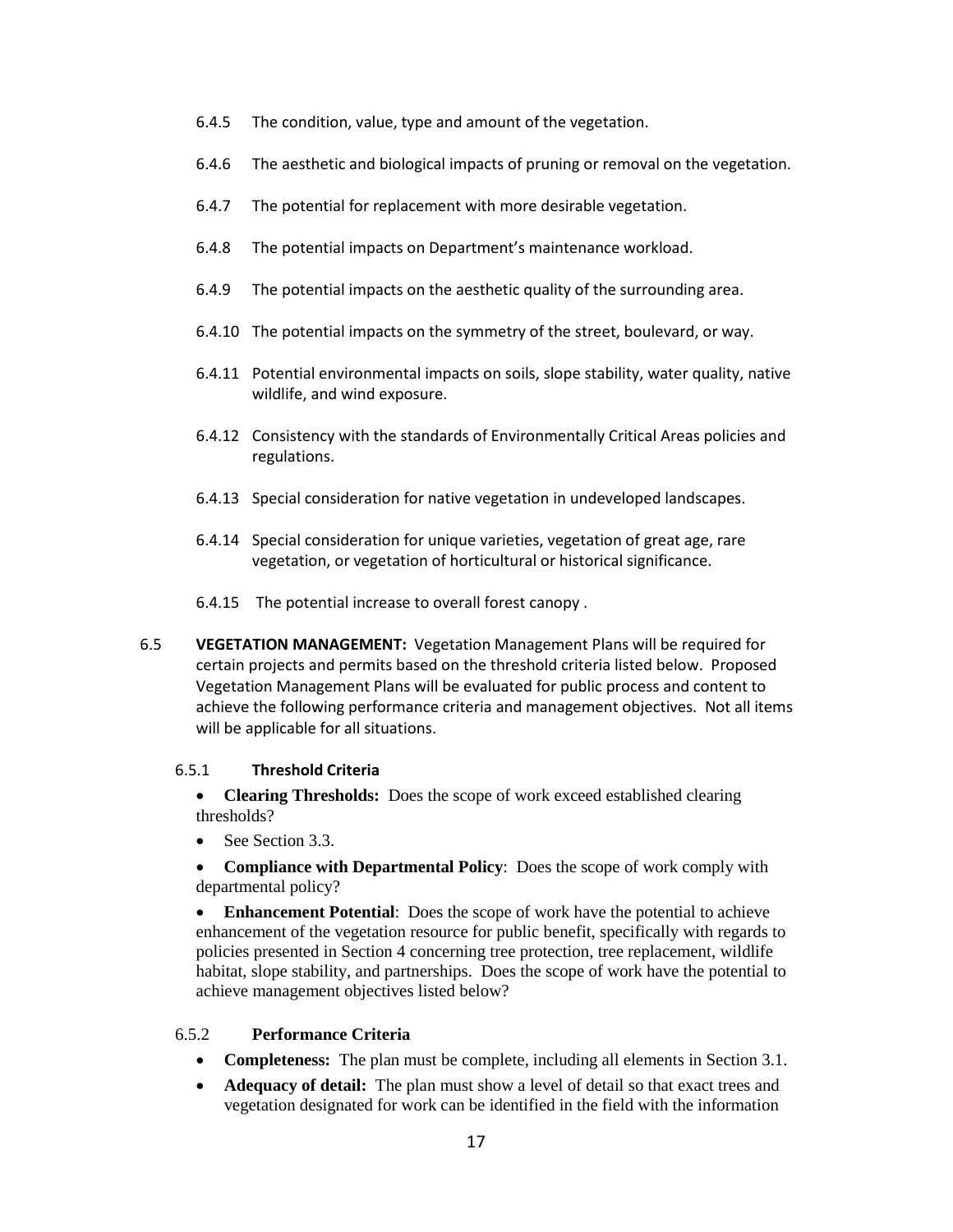provided in the plan. The plan must detail what activities will happen where and in what time frame.

- **No unacceptable element:** The plan must not contain any element that is contrary to departmental policy, applicable laws or best management practices.
- **Application process followed:** The plan must demonstrate that all required steps of the planning and review process were followed thoroughly, including procedures required under the department's Public Involvement Policies and Procedures.
- **Adequacy of resources to complete the project:** the plan must describe what resources are required to complete the project, which are currently secured, and how other resources will be secured to meet the plan's timelines.

### 6.5.3 **Management Objectives**

- **Extent of Vegetation Management:** The area considered for vegetation management shall consider site conditions and the adjacent landscape makeup so as to avoid fragmenting the appearance and ecological function of the overall landscape.
- **Phasing of Vegetation Management:** For projects exceeding clearing thresholds, wholesale tree removal should be limited in area, unless public safety would be compromised to do so. Where a large number of removals are anticipated, they should be phased over several years, and/or done selectively to lessen aesthetic and wildlife impacts. Replacement of trees and other vegetation (see Sections 6.5.20 and 6.5.21) will be done concurrently with removal work to ensure timely reestablishment of vegetative canopy.
- **Public Safety**: All trees in an area being considered for Vegetation Management will be evaluated for safety by a qualified arboricultural professional. Remedy for any unacceptable hazards will be included in the Vegetation Management Plan.
- **Soil and Water Conservation:** All proposed vegetation work will meet or exceed the specifications of City of Seattle Construction Best Management Practices Manual. In addition, the following criteria should be met. Selective clearing should be employed wherever possible to retain desirable vegetation. Phases of work should be scheduled to minimize the amount of time any area remains unvegetated. Site access should be planned on existing trails or along defined travel corridors to prevent widespread trampling and soil compaction in work areas. Mulch, geotextile fabric or other surface treatment should be utilized to insure that no bare mineral soil is left exposed after site work is completed.
- **Potential Slide Areas**: Vegetation Management Plans in potential slide areas will be reviewed by a licensed geotechnical engineer prior to approval. Current map information available from City of Seattle's Department of Design, Construction and Land Use should be used to evaluate individual locations.
- **Historical and Design Considerations:** A Vegetation Management Plan will describe the historical context of the site, including the existence of any adopted landscape design for the area under consideration. If an adopted design does exist, the Vegetation Management Plan will adhere to the design, or the plan may need to be considered for revision. For parks that are designated as a City of Seattle landmark or are located in a landmark or special review district, the responsible party will verify that a Certificate of Approval has been obtained from the respective board or commission.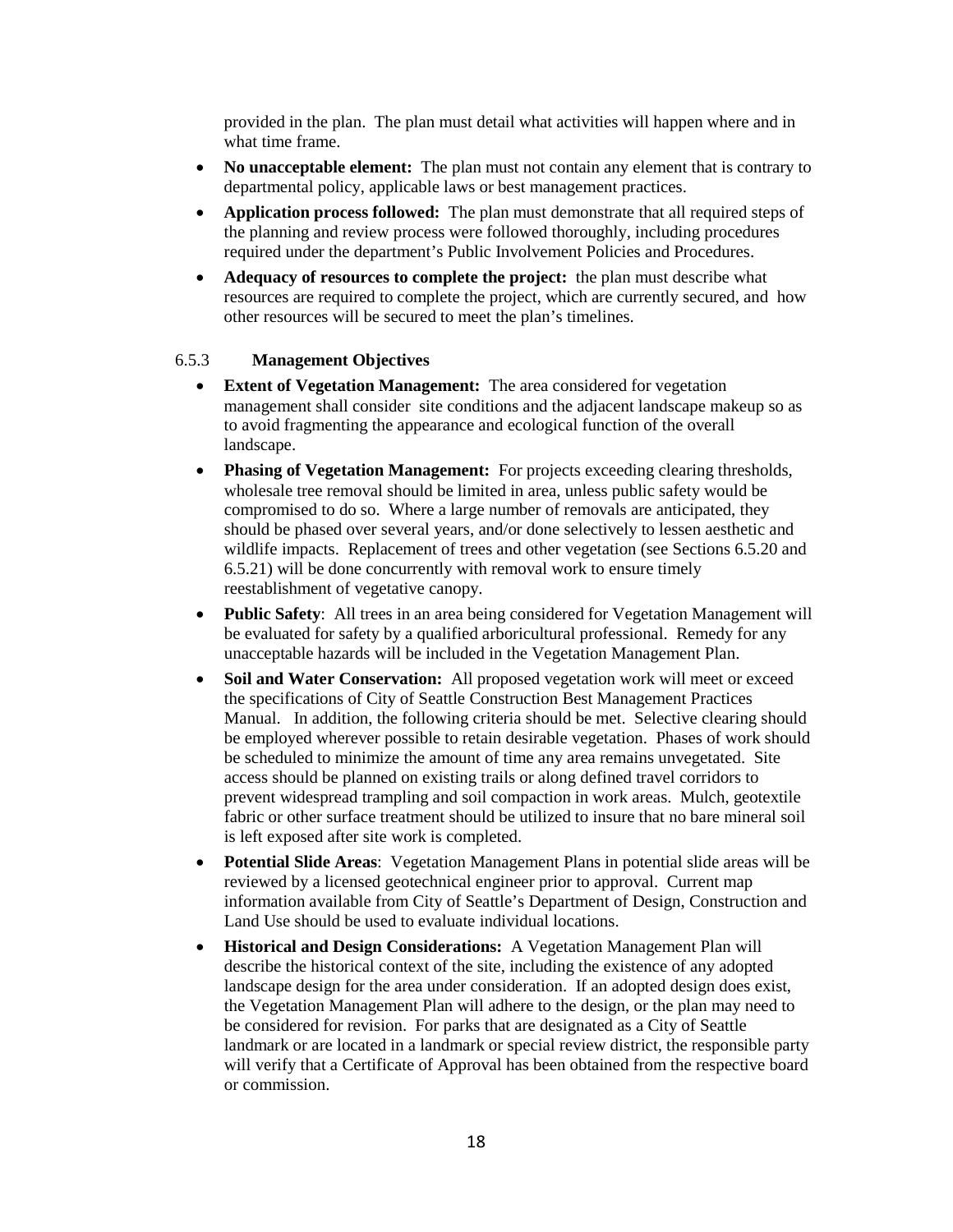- **Habitat Improvement**: Vegetation Management Plans should improve wildlife habitat, as recommended in the Department's Wildlife and Habitat Management Plan. The Park Horticulturist may require involvement of a wildlife biologist in plan development.
- **Limiting Canopy Reduction**: The number and extent of work areas that lower canopy heights or reduces canopy coverage will be limited so as to avoid widespread loss of native forest structure, which typically consists of trees that achieve closed canopy in excess of 100 feet of height. Furthermore, canopy reduction areas should be located so as not to fragment existing habitat areas. Mitigation and planting will be required to match or exceed the loss of mature canopy. Exceptions to this will be made for designated public viewpoints.
- **Native Vegetation**: Native vegetation, especially conifers, are considered preferable for undeveloped landscapes. Exceptions to this may be made where disease or other environmental factors make reestablishing exclusively native vegetation problematic. A list of native plant species can be found in the Department's Wildlife and Habitat Management Plan. This list is not comprehensive.
- **Control of Invasive Exotic Vegetation**: Areas that contain significant amounts of invasive exotic vegetation should be aggressively managed to reduce or eliminate these populations. Once they are controlled, competitive plantings should be established to provide defense against reinvasion.
- **Retention of Vegetation:** Recognizing the value of established trees and the cost of reestablishing vegetation, projects should retain and protect all vegetation not scheduled for removal. Exceptions to this will be made for areas excessively infested with invasive exotic species. Special consideration will be given for unique varieties, vegetation of great age, rare vegetation, or vegetation of horticultural or historical significance.
- **Replacement of Trees**: At minimum, each tree that is removed will be replaced by planting another tree close to the original location. Tree species selection and numbers will be required to meet or exceed the loss of mature canopy proposed by the project. Where large trees are removed, the Senior Urban Forester may require several trees to be planted to replace each tree removed. The replacement tree will be of the same species, unless cultural (e.g. promoting natural succession) or design (e.g. death was a result of poor original selection) considerations are strong indications for another species. If an adopted landscape or vegetation plan exists for the site, its recommendations for replacement species and locations will supplement the site conditions as selection criteria.
- **Replacement of Vegetation**: At a minimum, an area where vegetation has been removed will be replanted with mixture of woody and herbaceous plant species well adapted for the site conditions so as to achieve 100% projected foliar coverage within four years of planting. If an adopted landscape or vegetation plan exists for the site, plants that it specifies will be utilized if the existing site conditions are conducive to their growth.
- **Maintenance:** The landscape that ultimately results from Vegetation Management will be designed to minimize long-term maintenance requirements. A Vegetation Management Plan will identify all maintenance resources needed to establish and maintain the landscape until it achieves the intended results. Existing Departmental maintenance resources will not be impacted by Vegetation Management unless funding sufficient for the additional work is provided.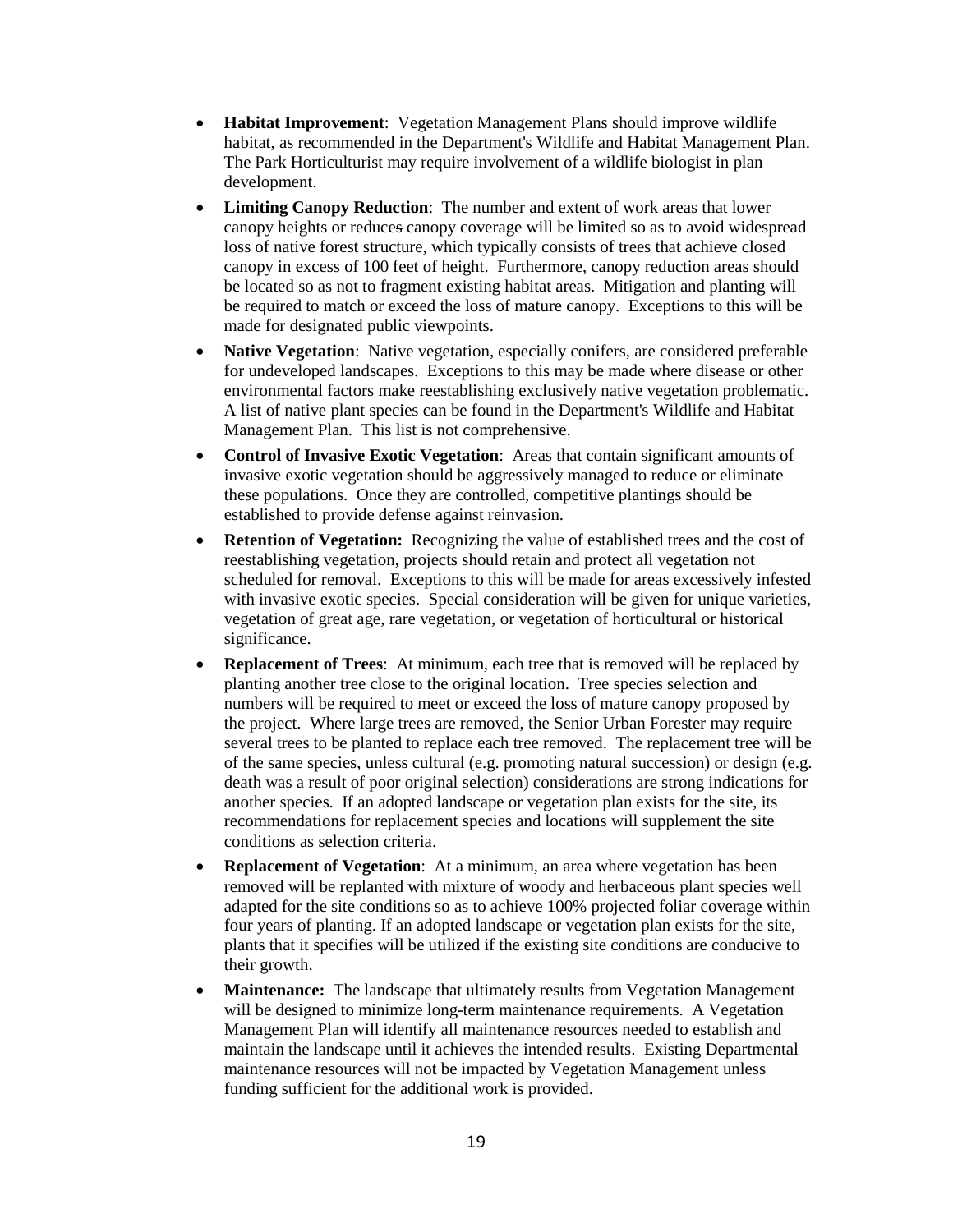### **7.0 PROCEDURE FOR TREE WORK PERMIT:**

The following procedures are for Seattle Parks and Recreation Tree Work Permits only. The following does not include procedures for other Department permits or permits that may be required by other agencies for a project.

- 7.1 Requests by Seattle residents or private property owners for the removal or pruning of trees located within or on parks and recreation property are subject to the procedures listed below. Requests by public agencies for the removal or pruning of park trees will be considered by the Senior Urban Forester, and may be subject to some or all of the procedures outlined below.
- 7.2 Obtain written comment from affected neighbors and/or property owners. Since each request will be considered on its own merit, the scope of required survey will be determined by the Senior Urban Forester, but will, at minimum be all properties within 300 feet of the area of work. Applicants are encouraged to involve neighbors and interested citizens in all phases of the plan development to facilitate a positive outcome for the public involvement process.
- 7.3 Submit an application for a permit, comment from neighbors, and a preliminary Vegetation Management Plan (if required by Section 4.10), to the Senior Urban Forester, to prune or remove any tree, shrub, and or vegetation.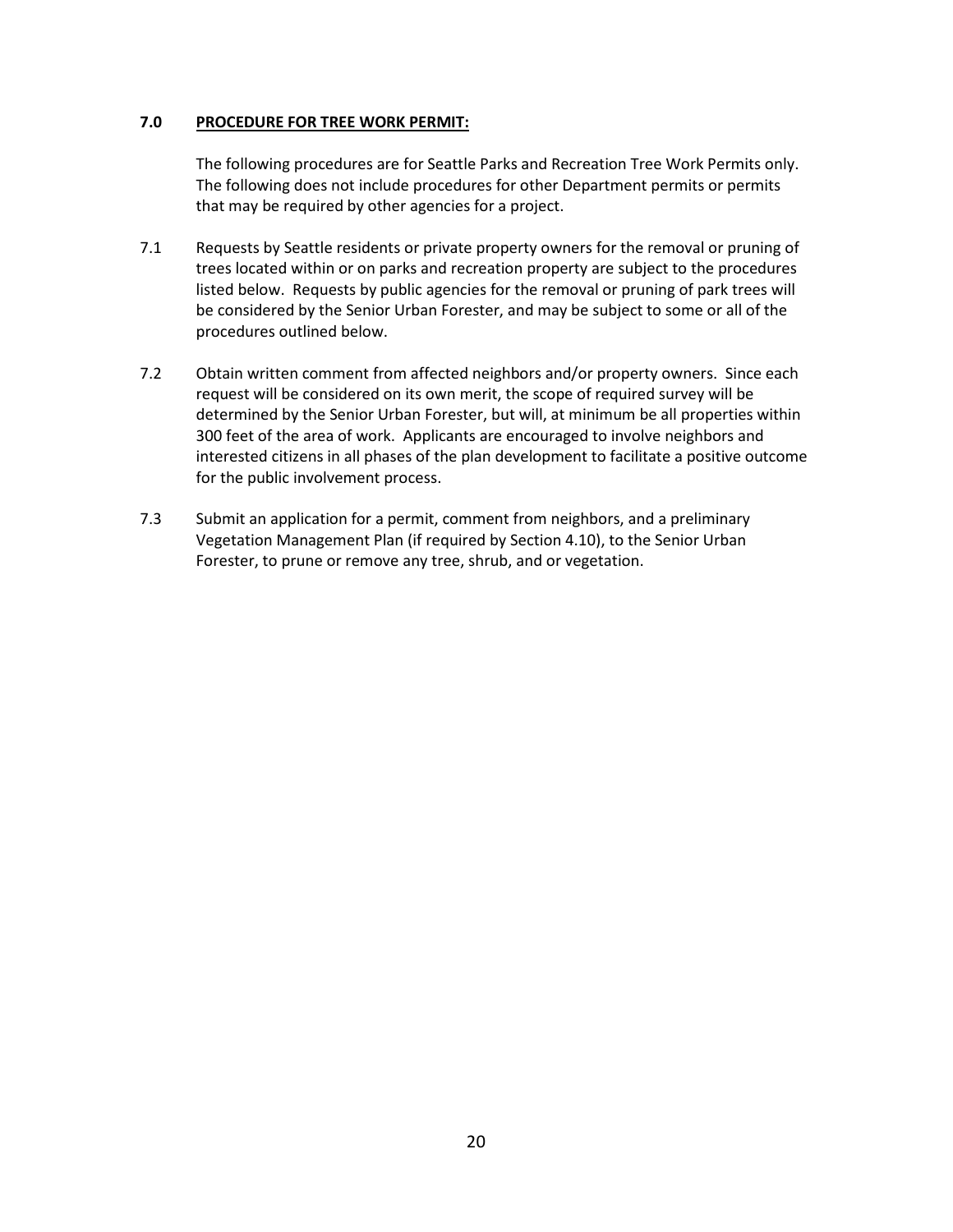- 7.4 Meet with the Senior Urban Forester or designated representative on the site, after submitting the permit application, to indicate which trees, shrubs and vegetation are involved, and to determine that such pruning or removal does not adversely affect the area.
- 7.5 Submit a complete Vegetation Management Plan (if required under Section 4.10). The plan must be submitted to the Senior Urban Forester for approval by the party requesting pruning and/or removals.

### 7.6 **Response**

- 7.6.1 The Senior Urban Forester will review the permit application and supporting materials and submit a written response to the applicant.
- 7.6.2 If necessary, the applicant will revise the application and resubmit to the Senior Urban Forester.
- 7.6.3 The Senior Urban Forester may accept or reject a revised application. If the application is accepted, it is not approved until the applicable procedures in Section 7.3 are completed.

#### 7.7 **Permit Decision**

- 7.7.1 The proposed project may be subject to a public involvement process in accordance with the Department's Public Involvement Policy. (If it is not required, proceed to Section 7.4) Citizens, groups and organizations affected by the proposed changes must be included in the development of the plan. The applicant will be responsible for notification. At a minimum, standard signs must be posted at the proposed project site and the local community organization (e.g. Neighborhood or Community Club or Council) must be contacted and allowed input regarding the plan. Written comment from the local community organization is required as part of the Vegetation Management Plan. If the proposed project exceeds thresholds outlined in the Public Involvement Policy, a public meeting will be required. A public hearing with the Board of Park Commissioners may also be required.
- 7.7.2 The Senior Urban Forester will issue a report of the results of the public involvement process.
- 7.7.3 The report will be used as part of any Public Involvement Process.
- 7.7.4 For requests involving Vegetation Management Plans, such plans must be reviewed and approved by the Superintendent of Parks and Recreation or designee.
- 7.7.5 If the request is approved, the Senior Urban Forester will draft a permit for the proposed work to the applicant. This permit will be signed and sent to the applicant on submission of a signed maintenance agreement, payment of the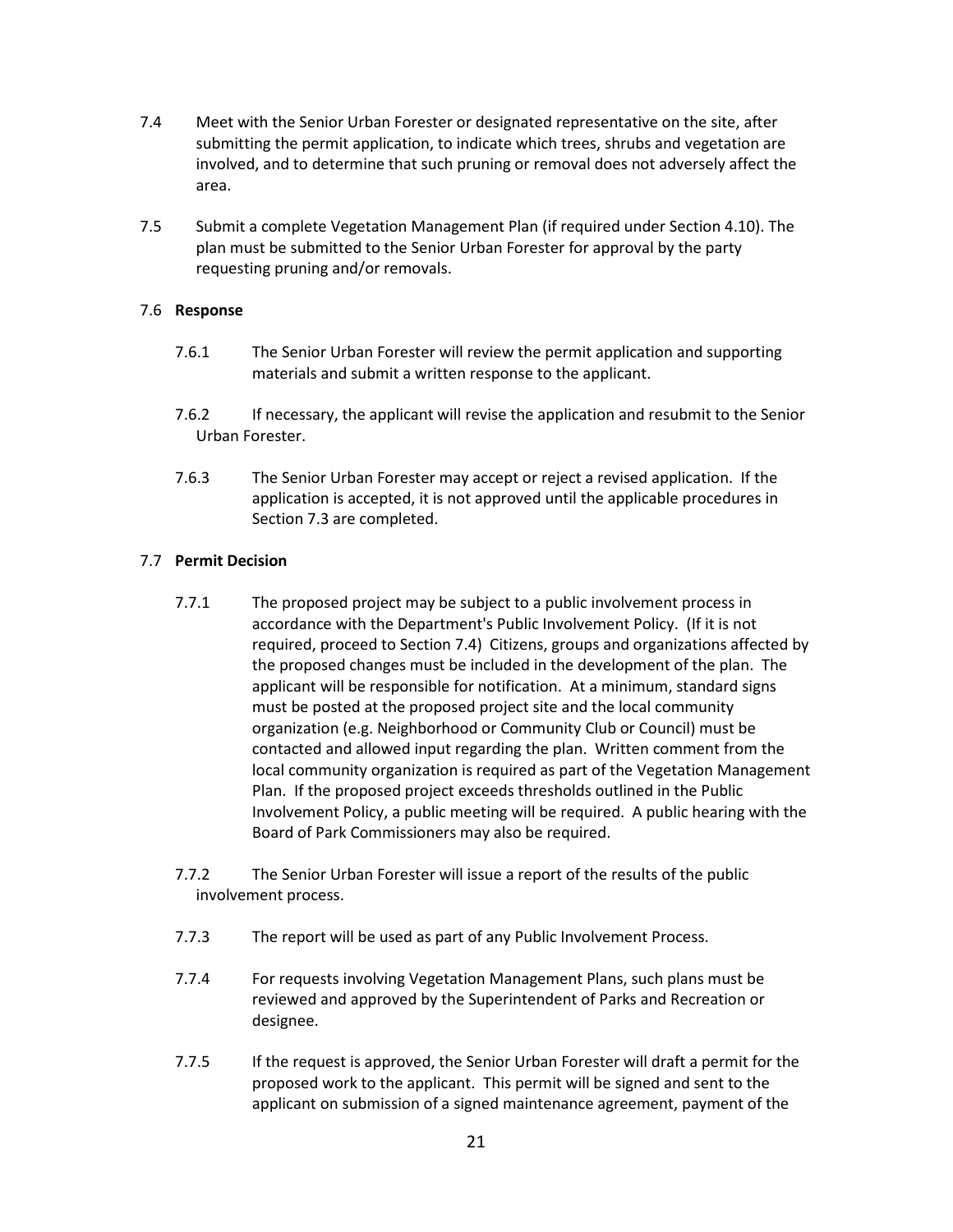applicable permit fees, and deposition of project funds into an escrow account with the City of Seattle.

#### 7.8 **Execution**

- 7.8.1 A starting and completion date for each phase of work will be set by mutual agreement of the permittee and Senior Urban Forester, which will be stated in the permit and compliance therewith will be required.
- 7.8.2 The permittee will submit the permit fees as set forth in the Department of Parks and Recreation Fees and Charges (current edition). The permittee will submit a *bona fide* bid for the permit work, for the life of the permit, from a qualified, insured and bonded tree service firm with an *International Society of Arboriculture Certified Arborist* performing and/or supervising the work. The permittee will deposit the full amount of the bid cost into an escrow account with the City of Seattle to be managed by the Senior Urban Forester. An escrow agreement outlining the conditions of the escrow account will be drafted by the City and signed by the permittee and Senior Urban Forester.
- 7.8.3 Acceptable proof of insurance for the performing tree service firm must be submitted, naming the City of Seattle as additional insured by endorsement, in amounts specified by the City's Risk Manager. The insurance must be approved by the City's Risk Manager and notice of approval received by the Department's Office and Accounting Supervisor before the permit will be issued. Those companies that regularly do business with the City of Seattle will not be required to submit individual insurance for each occurrence providing that a current proof of insurance is on file with the City's Risk Manager.
- 7.8.4 The permittee will perform all tree work *at no expense to the City* by a qualified, insured and bonded tree service firm with an *International Society of Arboriculture Certified Arborist* performing and/or supervising the work. All pruning must meet departmental standards, and all work is subject to inspection and acceptance by the Senior Urban Forester or designated representative.

#### 7.9 **Inspections**

- 7.9.1 The Senior Urban Forester or designee may inspect a work site at any time and may issue a stop work order for any work being performed that is not consistent with the permit requirements and the standards referenced herein.
- 7.9.2 The permittee will notify the Senior Urban Forester at least two working days before commencing any phase of work to set up an on-site pre-construction meeting with the personnel conducting the work. The permittee will provide copies of the permit to all personnel conducting the work.
- 7.9.3 The Senior Urban Forester or designated representative will meet with the personnel conducting the work before work commences and on a regular basis during any vegetation work.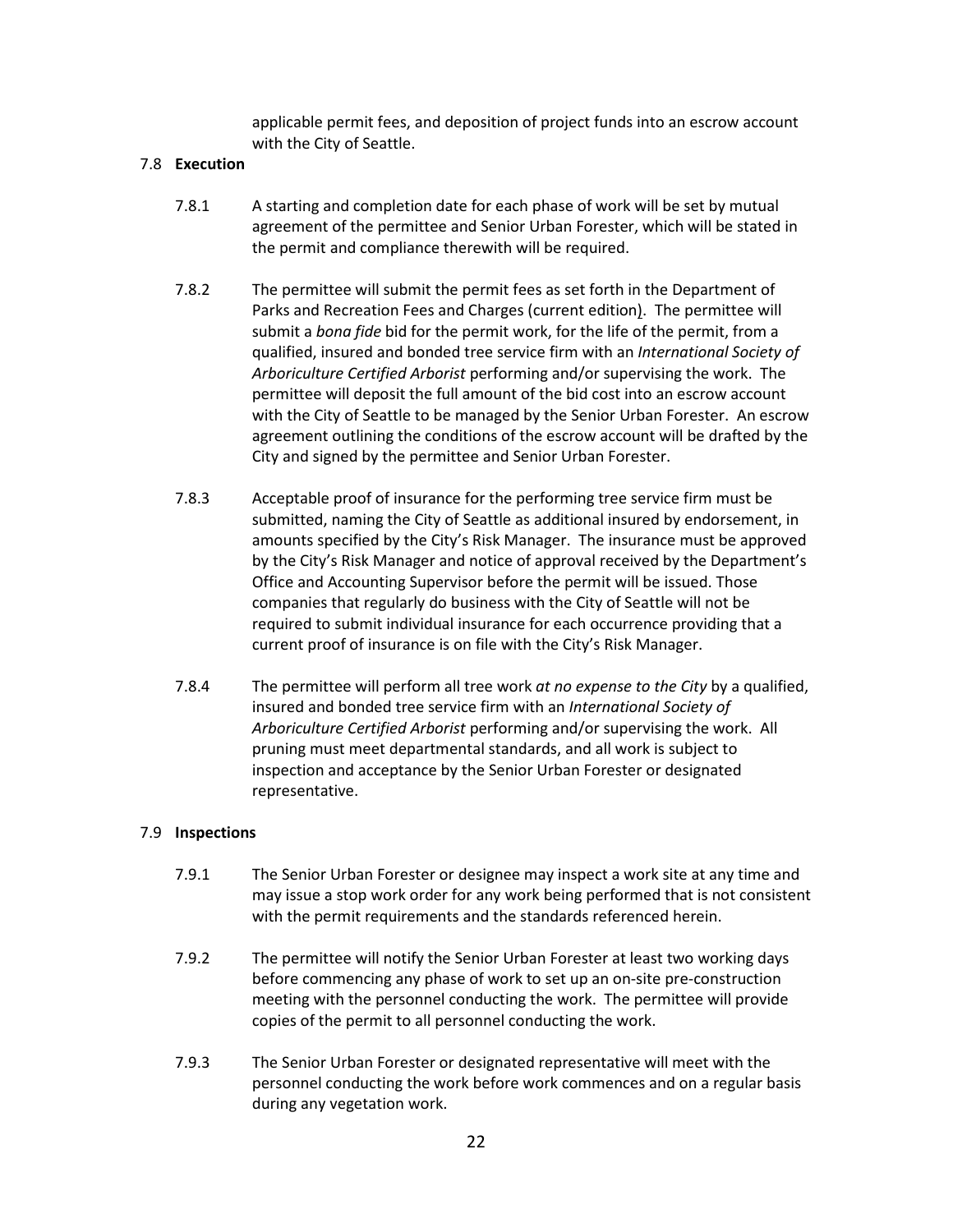- 7.9.4 The permittee will notify the Senior Urban Forester within 48 hours of completing any phase of work to request an inspection. Following the inspection, the Senior Urban Forester will issue a notice of correction if any work is deficient or defective.
- 7.9.5 The Senior Urban Forester or designated representative will inspect the site least once a year during the maintenance phase of work. Following an inspection, the Senior Urban Forester will issue a notice of correction if any work is deficient or defective.
- 7.9.6 Uncorrected violations of the permit will result in imposition of civil or criminal penalties, or both. Costs associated with correcting defective work, including Department staff time will be billed to the permittee or will be reimbursed to the City from the permit escrow account.

### 7.10 **Completion**

- 7.10.1 Upon satisfactory completion of the work, the Senior Urban Forester will issue a signed Notice of Completion. Any unspent funds in escrow will be released to the permittee upon completion.
- 7.10.2 Approval or completion of a permit does not imply that future permits will be granted for similar or different work.

#### **8.0 HAZARDOUS TREE MANAGEMENT STANDARDS AND PROCEDURES**

- 8.1 The Department will assess and manage the risk of tree failure within the limits of available fiscal and human resources. Priority will be given to locations and situations with high probability of failure and high potential damage or injury that may result.
- 8.2 Visible defects that will be considered in hazard evaluation include, but will not be limited to, cracks in limbs and/or trunk, seams in limbs and/or trunk, spiral cracks in limbs and/or trunks, rib cracks, weak branch unions (V crotches), decay in limbs and/or trunk, cankers in limbs and/or trunk, deadwood, root problems, and poor tree architecture (form).
- 8.3 Aggravating factors in hazard evaluation will include, but not be limited to fast-growing species, sprouting from topping cuts, weak branch attachments, heavy end weight of branches, included bark, evidence of past branch/trunk failure, saturated soil, frequent irrigation, more than 30% of buttress roots decayed and/or disturbed, evidence of excessive mechanical bark damage, large dense crown, lack of basal trunk flare (poor taper), recent construction activity, willow soil, and mushrooms visible at base or in root zone. A combination of any of these factors may greatly elevate the hazard rating.
- 8.4 For determination of hazard rating the Department will utilize the Hazard Tree Assessment Tatum Guidelines as developed by the Minnesota Department of Forest Resources latest revision. See attachment. Trees that rate a high hazard will be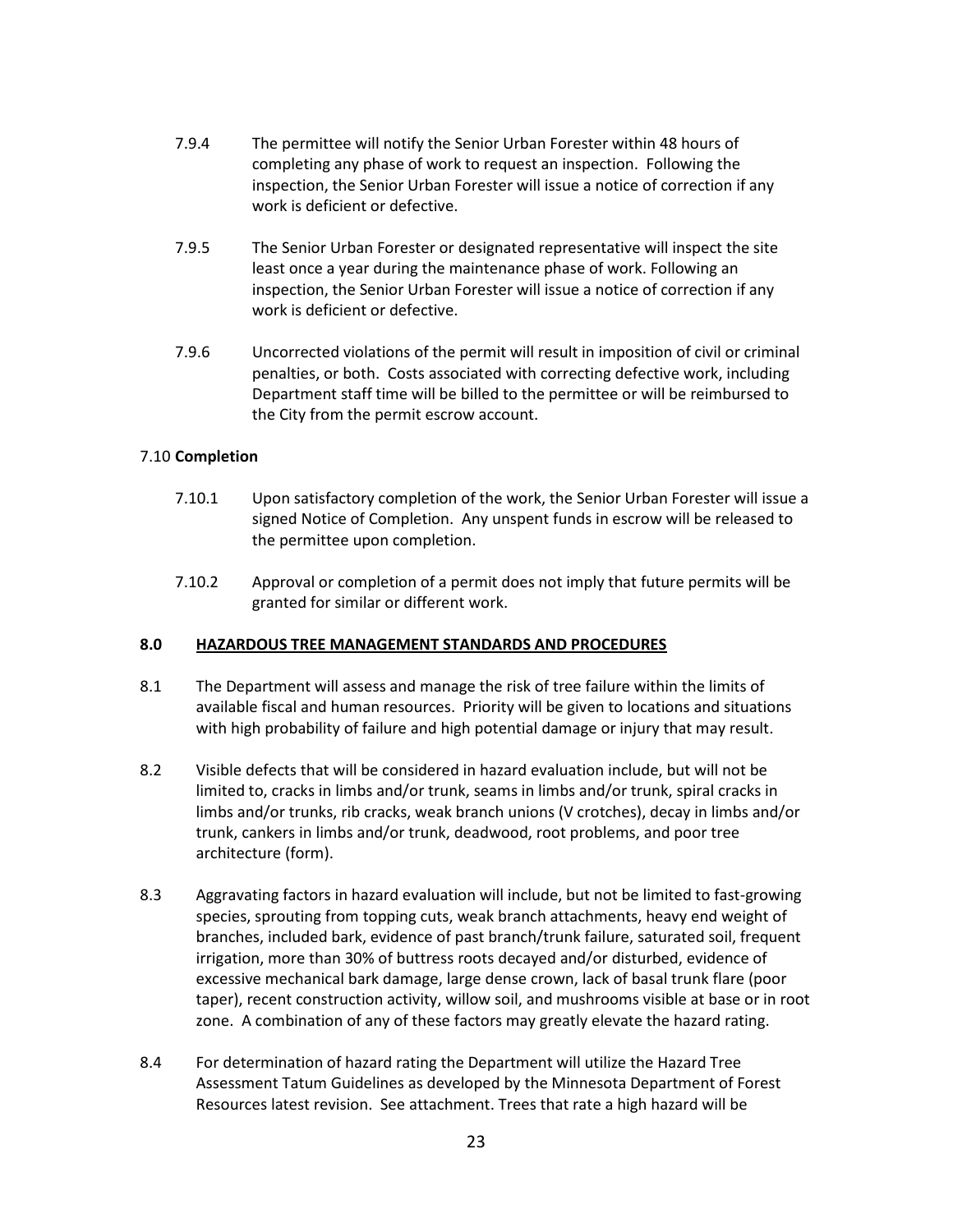considered an imminent risk and will be scheduled for immediate remediation. Trees that are rated a moderate risk may be reevaluated at a specific interval or scheduled for immediate remediation.

- 8.5 In cases where the hazard rating of a tree or trees is in dispute the Senior Urban Forester will utilize the International Society of Arboriculture Tree Hazard Evaluation Form to perform the evaluation. The final determination will be made by the Senior Urban Forester as designated in Section 5.1.
- 8.6 Corrective action for high hazard rated trees will be reasonable and prudent and may include:
	- Moving any at-risk structures, equipment, fixtures or recreational sites
	- Correction of the defect-by pruning, cabling and bracing, or tree removal
	- Closure of the area

#### **9.0 REFERENCES**

*ANSI A300-1995 for Tree Care Operations-Tree, Shrub and Other Woody Plant Maintenance-Standards Practices*. 1995. American National Standards Institute.

Albers, J., and E. Hayes. 1993. *How to Detect, Assess, and Correct Hazard Trees in Recreational Areas*. Minnesota Department of Natural Resources Publication.

*City of Seattle Greenbelt Ordinance No. 111568,9*.

*City of Seattle Regulations for Environmentally Critical Areas*. 1992, amended 1994.

*Client Assistance Memo 331*. Revised 1998. Seattle Department of Design, Construction and Land Use.

*Construction Best Management Practices Manual.* City of Seattle.

*Council Resolution 28653 Greenspaces Policy* 1993.

*Director's Rule 3-94*. 1994. Seattle Department of Design, Construction and Land Use.

*Landscape, Horticulture and Urban Forestry Best Management Practices*. 1999. Seattle Parks and Recreation.

Nelda P. Matheny and James R. Clark. 1994. *Trees and Development: a Technical Guide to Preservation of Trees During Land Development*. International Society of Arboriculture.

Nelda P. Matheny and James R. Clark. *Evaluation of Hazard Trees in Urban Areas 2nd Edition*. International Society of Arboriculture.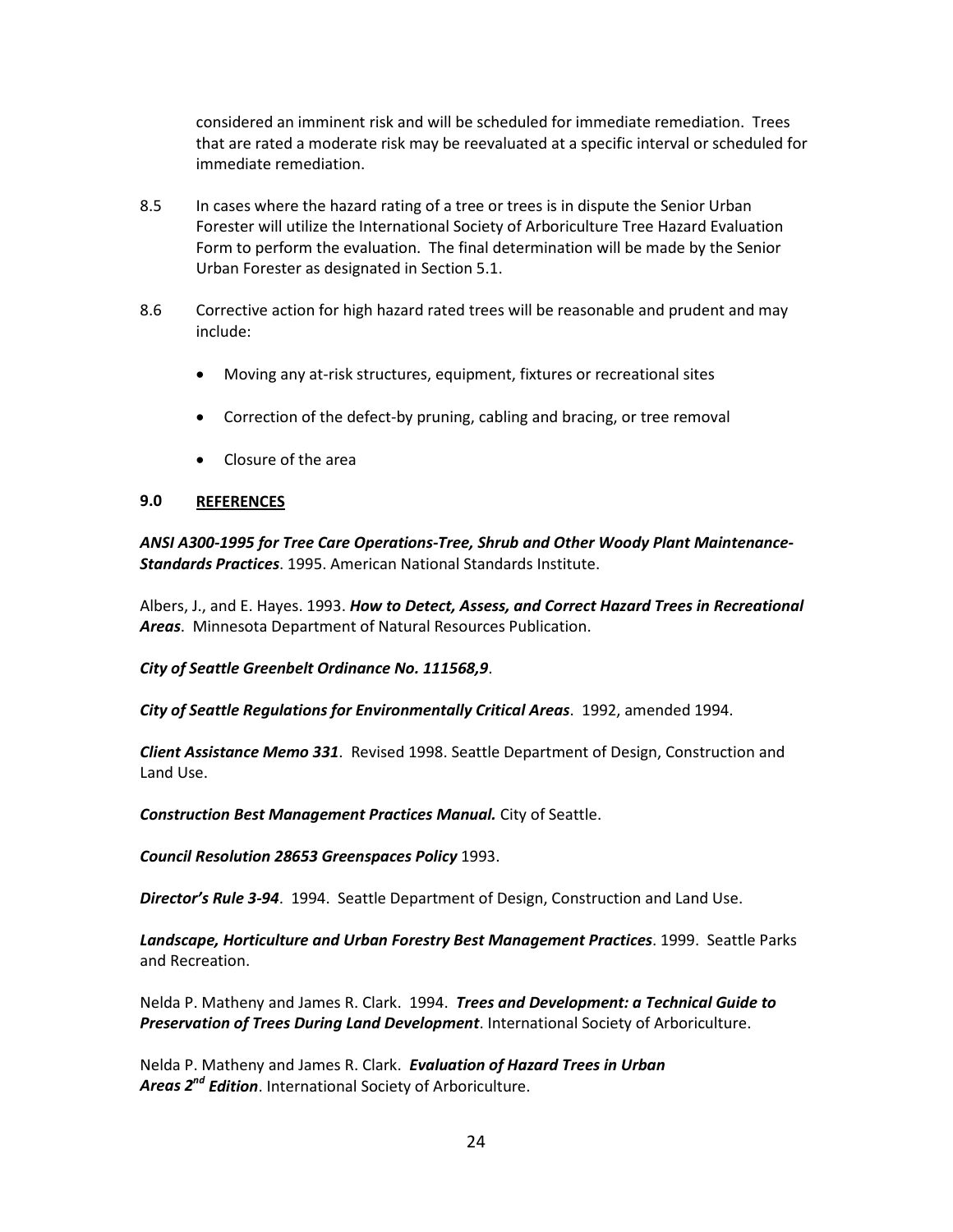*Public Involvement Policy for Proposals to Acquire Property, Initiate Funded Capital Projects, or Make Changes to a Park or Facility*. 1999. Seattle Department of Parks and Recreation.

Seattle Department of Parks and Recreation Fees and Charges (current edition).

*Tree-Pruning Guidelines.* 1995. International Society of Arboriculture.

*Urban Wildlife and Habitat Management Plan*. 1994. Seattle Department of Parks and Recreation.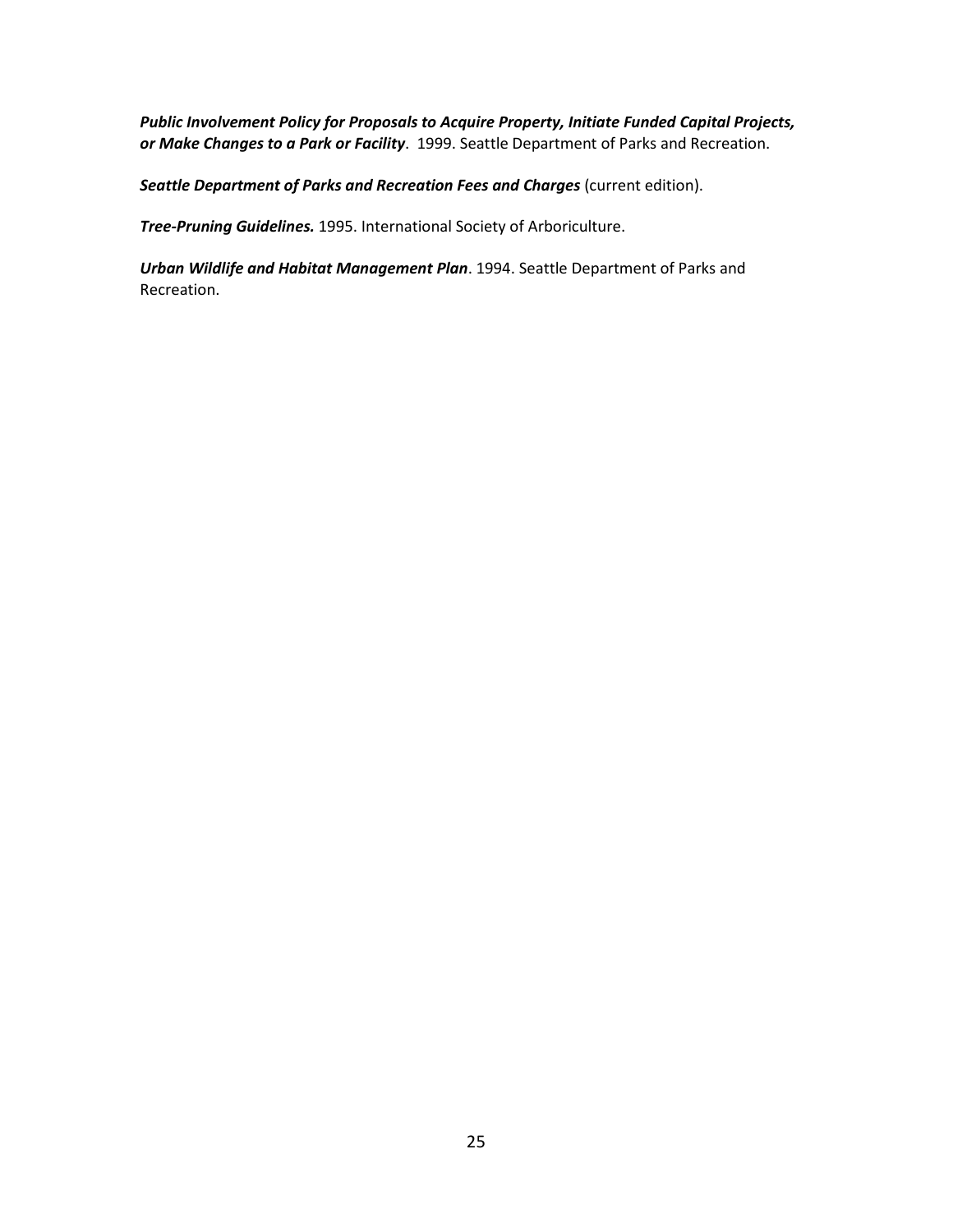# **10.0 APPENDIX**

Designated Public Viewpoints include but are not limited to:

| <b>Bagley Viewpoint</b>                                     | E. Roanoke St. and 10th Ave. E.                 |
|-------------------------------------------------------------|-------------------------------------------------|
| <b>Bellevue Place</b>                                       | West end of Bellevue Place E.                   |
| <b>Belvedere Viewpoint</b>                                  | S.W. Admiral Way and S.W. Olga St.              |
| <b>Bhy Kracke Park</b>                                      | End of Comstock Pl. off Bigelow                 |
| Boren-Pike-Pine Park                                        | (Plymouth Columns)                              |
| <b>Hamilton Viewpoint</b>                                   | California Ave. S.W. and S.W. Donald            |
| Harbor Vista Park (Seacrest Marina)                         | 1660 Harbor Ave. S.W.                           |
| <b>Harborview Park</b>                                      | 8th Ave. and Jefferson St.                      |
| <b>Jose Rizal Park</b>                                      | 1111 12 <sup>th</sup> Ave S.                    |
| Kerry Park & Viewpoint (Franklin Place) 211 W. Highland Dr. |                                                 |
| <b>Kinnear Park</b>                                         | W. Olympic Pl. and 7th Ave. W.                  |
| Kobe Terrace                                                | Main St. and Maynard Ave. S.                    |
| Lakeview Park                                               | Lake Washington Blvd. E. and Hillside Dr.       |
| Louisa Boren Park                                           | 15 <sup>th</sup> Ave. E. and E. Olin PL         |
| Magnolia Boulevard                                          | Magnolia Blvd, parking lot, S. of Montevisa Pl. |
| <b>Marshall Viewpoint</b>                                   | 7th Ave. W. and W.Highland Dr.                  |
| (incl. Bette Bowen Memorial)                                |                                                 |
| Mayfair Park                                                | 2nd Ave. N. and Raye St.                        |
| Parson's Gardens                                            | 7th Ave. W. and W. Highland Dr.                 |
| Rainbow Point (Banner Place)                                | N.E. Banner Place and Interstate 5              |
| <b>Rotary Viewpoint</b>                                     | 35th Ave. S.W. and S.W. Alaska                  |
| Schmitz, Emma, Memorial Overlook Park                       | 4503 Beach Dr. S.W.                             |
| Soundview Terrace Park                                      | $11th$ Ave W. and W. Wheeler                    |
| Sunset Hill Park                                            | 7531 34th Ave. N.W.                             |
| Twelfth Avenue South Viewpoint                              | 12th Ave. S. and S. McClennan                   |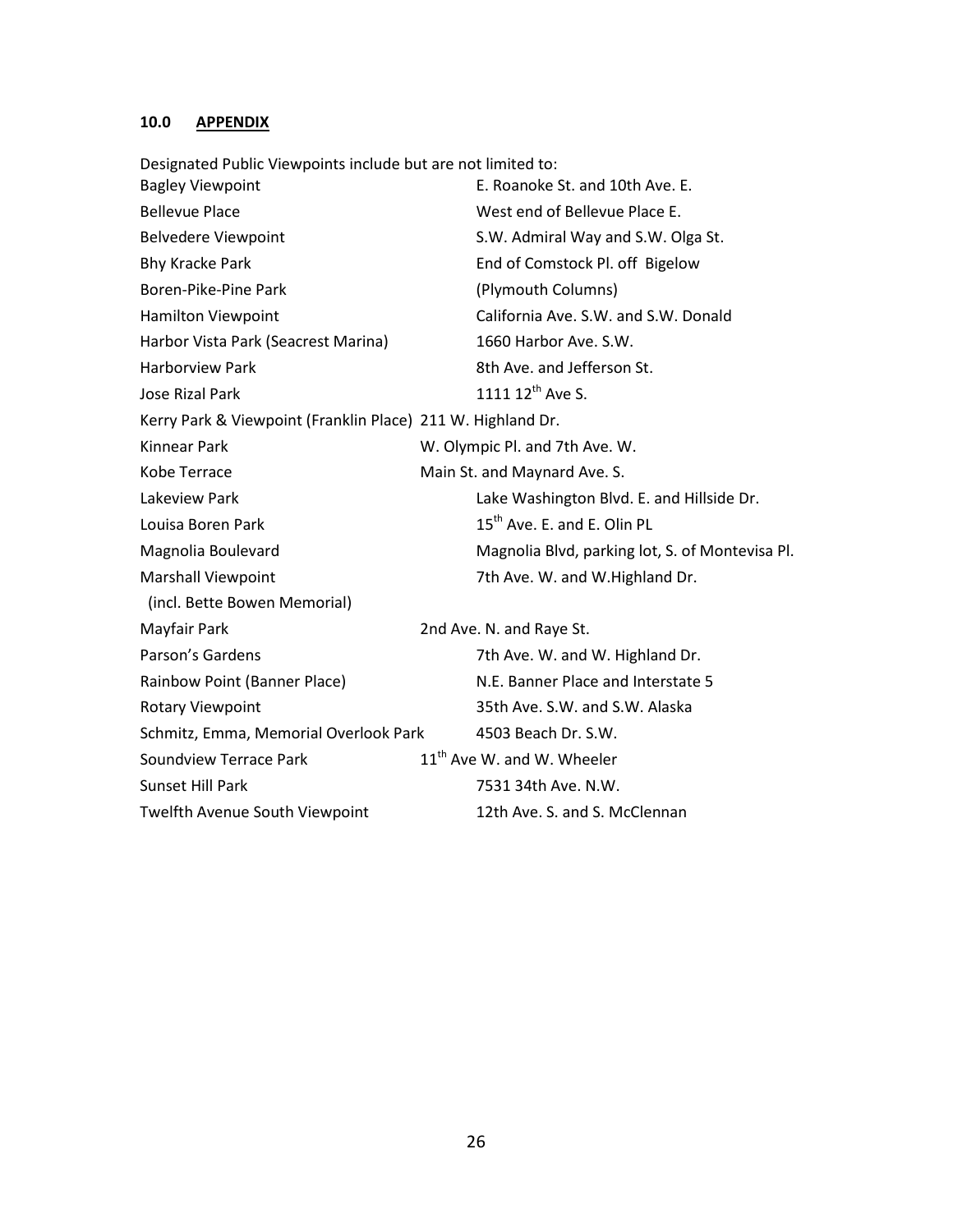#### Hazard Tree Assessment Tatum Guidelines – for illustration purposes only

#### **HAZARD POTENTIAL**

| <b>Defect</b>                 | oModerate                              | $\bullet$ High                            |
|-------------------------------|----------------------------------------|-------------------------------------------|
| <b>Crack</b>                  | oStem has single crack with cavity or  | •Crack goes completely through stem       |
|                               | decay                                  | •Stem has 2 cracks on the same            |
|                               | oStem has single crack >5 ft or spiral | segment with cavity or decay              |
|                               | crack $>3$ ft                          | •Stem has crack in contact with           |
|                               |                                        | another defect or at base of leaning      |
|                               |                                        | tree                                      |
|                               |                                        | .Any branch with a crack                  |
| <b>Weak Unions</b>            | oA weak union with inrolled bark       | •A weak union that is also cracked,       |
|                               |                                        | cankered, or decayed                      |
| <b>Decay</b>                  | oCanker-rot infection                  | ·Internal decay >2/3 of stem radius or    |
|                               |                                        | root collar $\Sigma$                      |
|                               |                                        | .Canker-rot infection in the hot spota    |
|                               |                                        | . Cavity or decay in contact with a crack |
|                               |                                        | .Any branch with decay                    |
| Canker                        | oCanker affects >1/2 of tree's         | •Canker in tree's hot spot and affects    |
|                               | circumference                          | >1/2 of tree's circumference              |
|                               | oCanker at base of leaning tree        | •Canker in contact with a crack or        |
|                               |                                        | decay                                     |
|                               |                                        | •Canker and decay in the hot spot         |
| <b>Dead</b>                   |                                        | •Any lodged branch                        |
|                               |                                        | •Any dead tree, top or branch             |
| <b>Poor Tree Architecture</b> | oBranch unbalanced with respect to     | •Tree leaning over target at >45          |
|                               | rest of crown mass                     | degrees                                   |
|                               | oBranch with sharp bend or twist       | .Tree leaning over target with a defect   |
|                               |                                        | in the hot spot                           |
| <b>Root Problems</b>          | oRoot problems associated with stem    | . Freshly leaning tree with recent        |
|                               | decay, crack, or canker                | rootlifting, soil movement, or            |
|                               |                                        | mounding                                  |
|                               |                                        | •Inadequate root support;>1/2 of roots    |
|                               |                                        | severed                                   |

From "How to Detect, Assess, and Correct Hazard Trees in Recreational Areas", 1993, Minnesota Department of Resources-Forestry. Revised March, 1996.

ΣRule of thumb: Hazard trees have less than 1 inch of sound wood of outer shell, for every 6 inches of stem diameter.

Hot Spot: The area on a tree's trunk from 4.5' above ground to the first primary limb.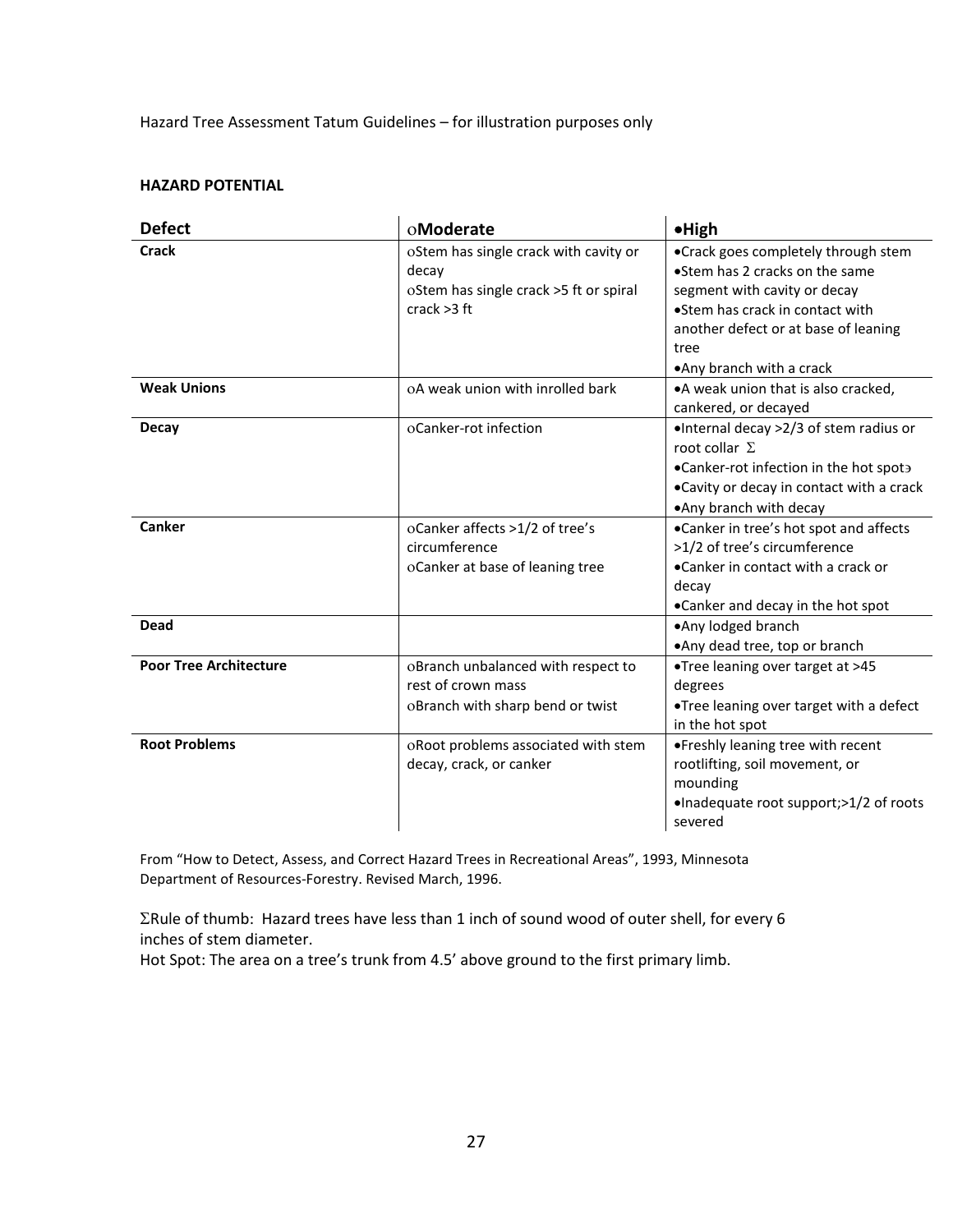Sample Request for Permit letter – **for illustration purposes only** – subject to change with revisions in the fee schedule, insurance requirements and other City policies

 $DATE:$ 

Applications for permission to prune, remove or otherwise work in proximity to trees on Seattle Department of Parks and Recreation property must be submitted in writing to the **Senior Urban Forester, Citywide Horticulture Division, Seattle Department of Parks and Recreation, 100 Dexter Avenue N. Seattle, WA 98109.** The application must include a description of the number and kinds of trees (deciduous, coniferous, etc.) that are to be pruned, removed, or otherwise impacted. It must also include the extent of pruning or other work, and any other pertinent information on the work being requested. A sketch and/or photos of the affected area would be useful. All adjacent neighbors affected by the proposed work or within 300 feet of the work site must be contacted by the requestor and their signatures included on the attached form. (They should indicate whether or not they favor the work.) *The completed application, application fee, and evidence of adjacent property owners' responses must be received by the Senior Urban Forester before the initial site visit will be scheduled.*

No pruning/removal can be done without written permit issued by the Seattle Department of Parks and Recreation. The procedure for issuing a permit is detailed in the Parks and Recreation Tree Policy. Prior to receiving a permit, the following conditions are the minimums that must be met:

The Department's Senior Urban Forester or designated representative must meet with the requesting party on the site to determine that the scope of work does not adversely affect the area in any manner.

A written statement must be submitted which certifies that all work will be done by a qualified, bonded arboricultural contractor, with a Certified Arborist on staff , according to the City's pruning standards, and at no expense to the City. The statement must also include that the permittee will deposit all construction funds in an escrow account before work can commence.

Start and completion dates must be articulated in the application. Compliance to that schedule is required.

A non-refundable permit fee based on the size of the project will be require if your application is approved, before a permit can be issued. The fee will be in the form of a check or money order made payable to the *Seattle Department of Parks and Recreation*. All fees must be received by the Senior Urban Forester before your permit can be issued.

If required, a signed maintenance agreement must be submitted with your permit fee.

The applicant must inform their arboricultural contractor to provide the Department a rider to the firm's existing liability insurance *naming the City of Seattle as additionally insured*, in minimum amounts of \$1,000,000 General Liability. The insurance rider must be filed with the Department's Senior Urban Forester, 1600 South Dakota Street, Seattle, WA 98108, before work may commence. *Contractors that have a current, valid certificate of insurance on file with the City's Risk Manager do not need to submit a certificate for each jo*b.